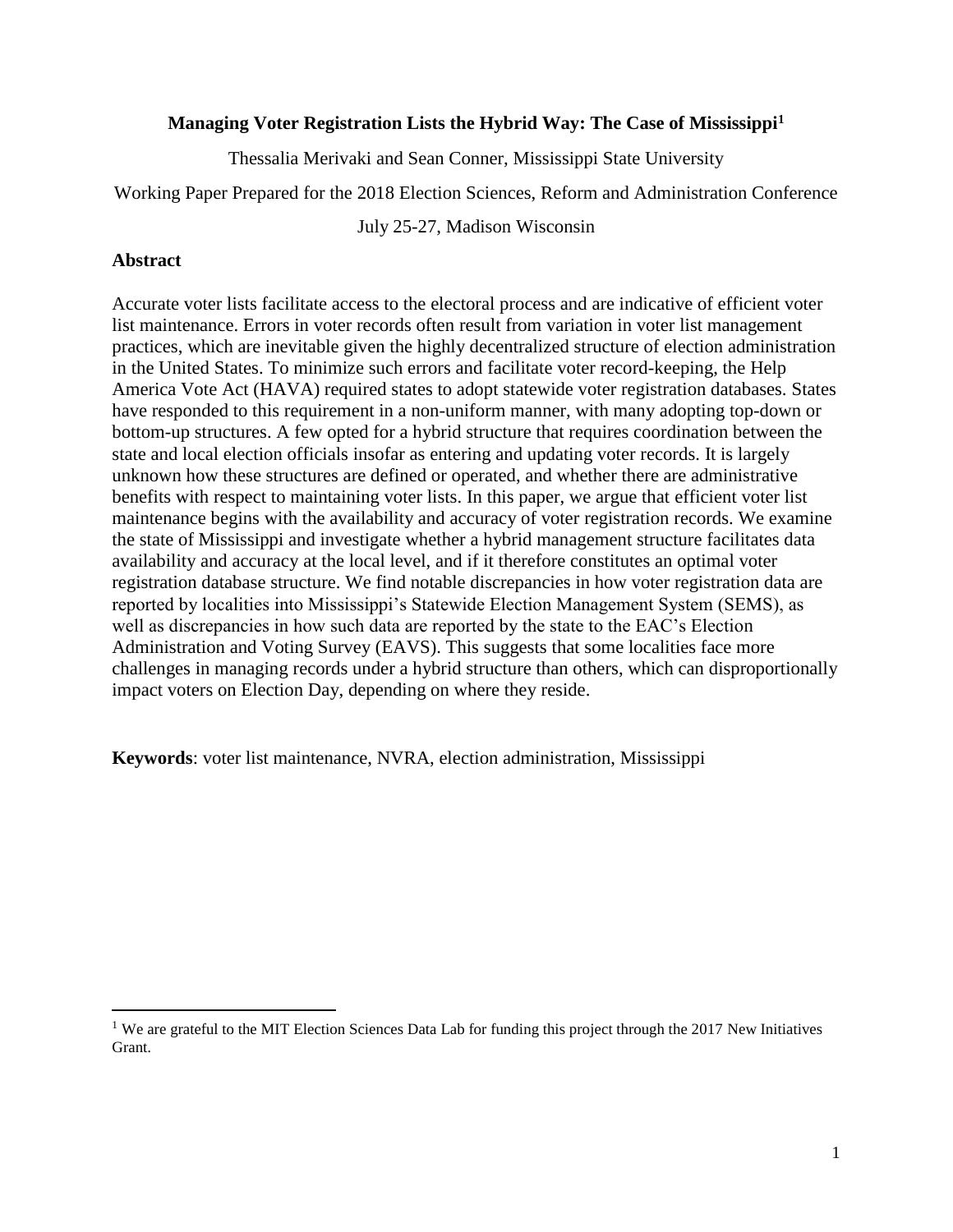## **Introduction**

The 2000 presidential election marked a turning point for election reform in the United States. Ultimately, the race hinged on Florida, with the US Supreme Court effectively deciding the outcome in favor of George W. Bush (Tokaji, 2013). Much of the controversies around the election stemmed from complications with punch card voting machines leaving behind "hanging chads." Problems with voting technology in a close election such as the 2000 one challenged Florida's existing recount protocols and further undermined the accuracy of votes cast for President (Kropf and Kimball, 2012). Ballot design issues, such as in the case of the butterfly ballot that confused some voters on how they were to mark their choice for a preferred candidate, attracted national attention. Voters were also complaining that they were erroneously flagged as ineligible to vote, as well as removed from the voter registration rolls, which increased skepticism about the motives, as well as the institutional capacity of state election administrators when preparing for elections (Kropf and Kimball, 2012).

In response to the inconsistencies and irregularities with running elections, as the 2000 election uncovered, Congress adopted the Help America Vote Act (HAVA) in 2002, which aimed to improve many of the weaknesses in the infrastructure of election administration across the states. Several reforms were included in HAVA, but not all have received the same attention. The outpouring of federal funds to assist states in revamping their voting technology is what HAVA is most often remembered for, but the federal law also required states to take proactive measures to ensure that maintenance of voter rolls was handled more efficiently. Indeed, one of the major reforms included in HAVA was the requirement that all states adopt "in a uniform and nondiscriminatory manner, a single, uniform, official centralized, interactive computerized statewide voter registration list". More specifically, HAVA mandates that states utilize these

2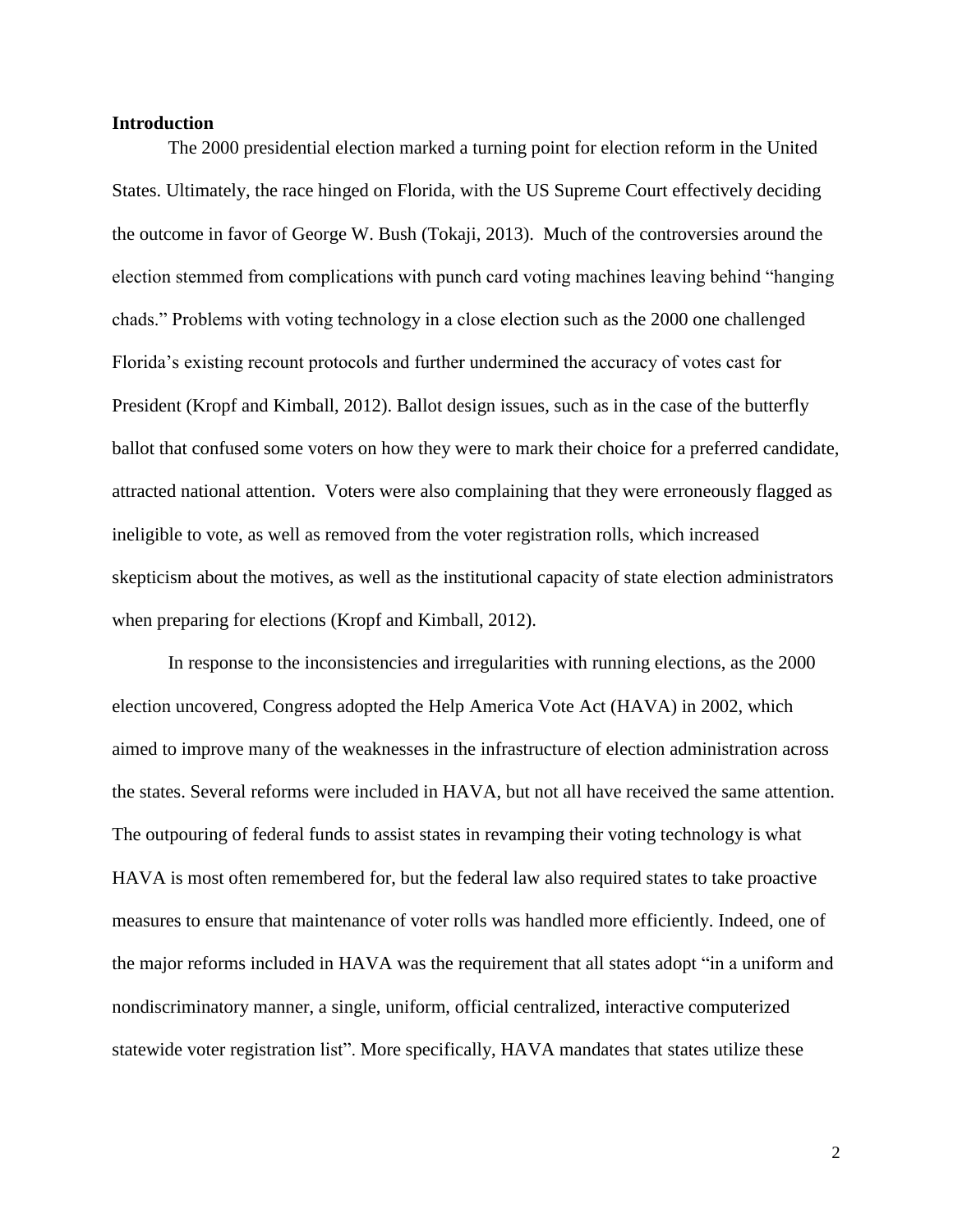computerized lists to store and manage voter registration information, and that "any local official" who receives and processes voter registration information should electronically enter it into the computerized list.<sup>2</sup>

As the Election Assistance Commission (EAC) reports, the adoption of statewide voter registration lists would expedite the process of entering and updating voter records and assure that "the names and information contained in the statewide voter registration list are accurate, secure, and complete".<sup>3</sup> Interestingly, many of the states have interpreted this mandate differently, resulting in a wide variety of voter registration database structures and associated management practices (Alvarez and Hall, 2014).<sup>4</sup> States classify their statewide registration database and management style as one of three types: bottom-up, top-down, or hybrid. The EAC defines a bottom-up system as one that, "…generally uploads information retained at the local level and compiled at regular intervals to form the statewide voter registration list." Top-down was defined as a system that is, "... hosted on a single, central platform/mainframe and is generally maintained by the state with information supplied by local jurisdictions." A hybrid structure was defined simply as some combination of the two.<sup>5</sup>

<sup>&</sup>lt;sup>2</sup> The Help American Vote Act (HAVA) of 2002, Section  $303(a)1(A)(i)$ -(vi). Available at: [www.eac.gov./assets/1/6/HAVA41.pdf.](http://www.eac.gov./assets/1/6/HAVA41.pdf)

<sup>3</sup> U.S. Election Assistance Commission, "Voluntary Guidance on Implementation of Statewide Voter Registration Lists," July 2005. Available at:

[https://www.eac.gov/assets/1/1/Implementing%20Statewide%20Voter%20Registration%20Lists.pdf.](https://www.eac.gov/assets/1/1/Implementing%20Statewide%20Voter%20Registration%20Lists.pdf)

<sup>4</sup> U.S. Election Assistance Commission, "Statewide Voter Registration Systems," August 31, 2017, [https://www.eac.gov/statewide-voter-registration-systems/.](https://www.eac.gov/statewide-voter-registration-systems/)

<sup>5</sup>U.S. Election Assistance Commission "2016 Statutory Overview Instrument," January 17, 2018, Available at: https://www.eac.gov/assets/1/6/2016 Statutory Overview Instrument.pdf.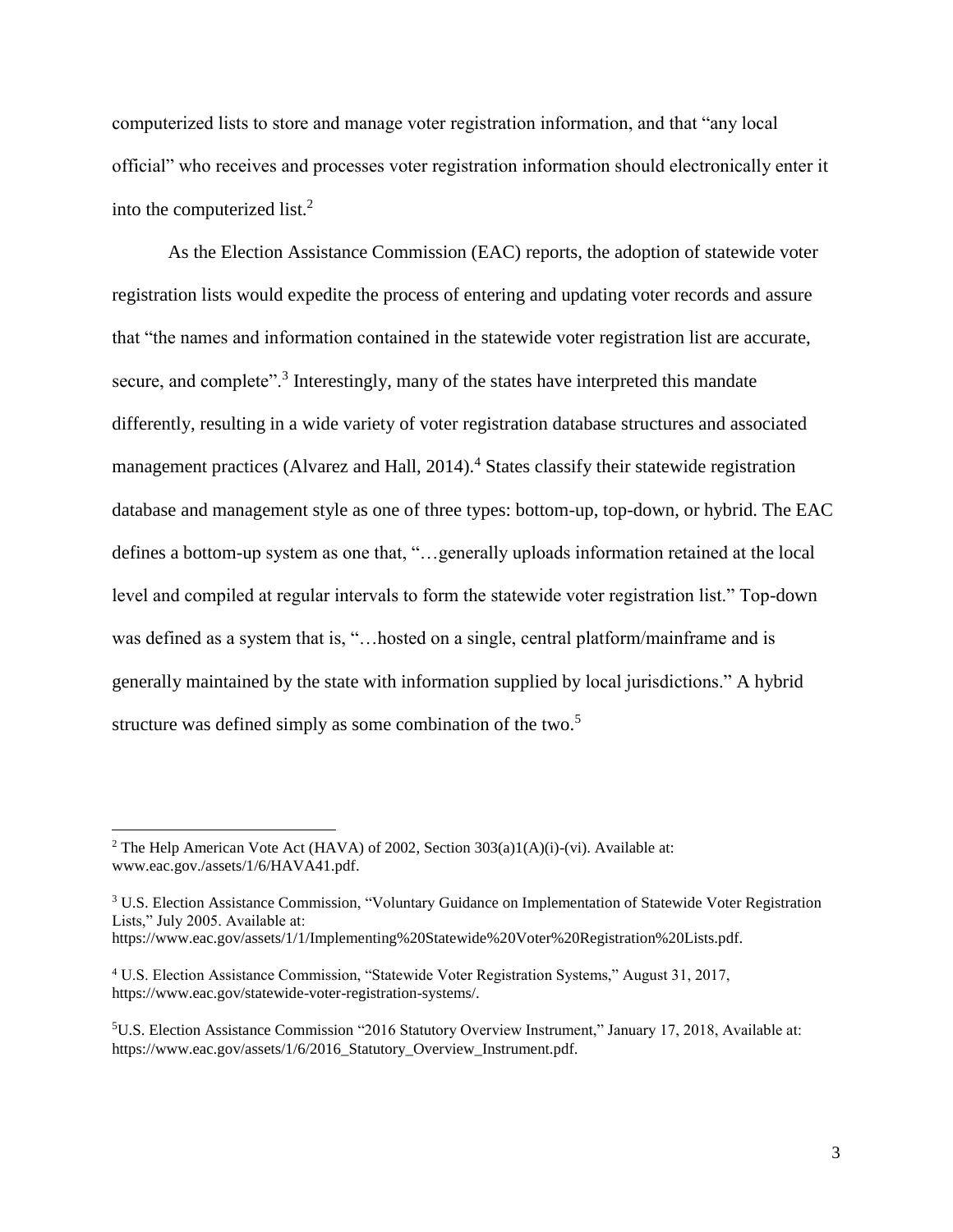The scholarship on election administration is largely agnostic as to how these hybrid systems are structured and whether there is a "one size fits all" when it comes to hybrid structures. Very importantly, there is little, if at all, that we know about how they impact voter list maintenance. The centralized, live-updating nature of top-down systems is considered an efficient way of maintaining clean voter rolls. Support for the decentralized nature of bottom-up systems, on the other hand, may be justified as the best way to ensure that localities maintain control of their jurisdictions' administrative and electoral dynamics. It seems then that hybrid systems may be in the unique position to inherit the benefits of both. At the same time, however, they may be prone to the same challenges associated with any top-down or bottom-up administrative structures. Moreover, since hybrid systems are classified as any combination of top-down and bottom-up practices, each hybrid system is likely to vary across the states.<sup>6</sup>

In this paper, we take an in-depth look at how voter list maintenance is managed in Mississippi, which self-categorizes as maintaining a hybrid structure of voter registration data structure. We theorize that the hybrid system has profound effects on the efficiency of voter list maintenance because it allows for significant variation in administrative practices at the local level. We extend our analysis beyond the EAC's county-level data and supplement by looking into a snapshot of Mississippi's voter file from October of 2016. We highlight issues with data completeness and data accuracy that seem to stem from Mississippi's unique hybrid system. We also provide some administrative context by documenting the different procedures that county elections officials have adopted to update and maintain voter registration rolls, such as

<sup>&</sup>lt;sup>6</sup> According to the 2016 EAVS statutory report, the states that identify as managing hybrid database structures are Oklahoma, Rhode Island, Texas, Arizona, Florida, Mississippi, North Carolina, Washington, and Wisconsin. Available at: [https://www.eac.gov/statewide-voter-registration-systems/.](https://www.eac.gov/statewide-voter-registration-systems/)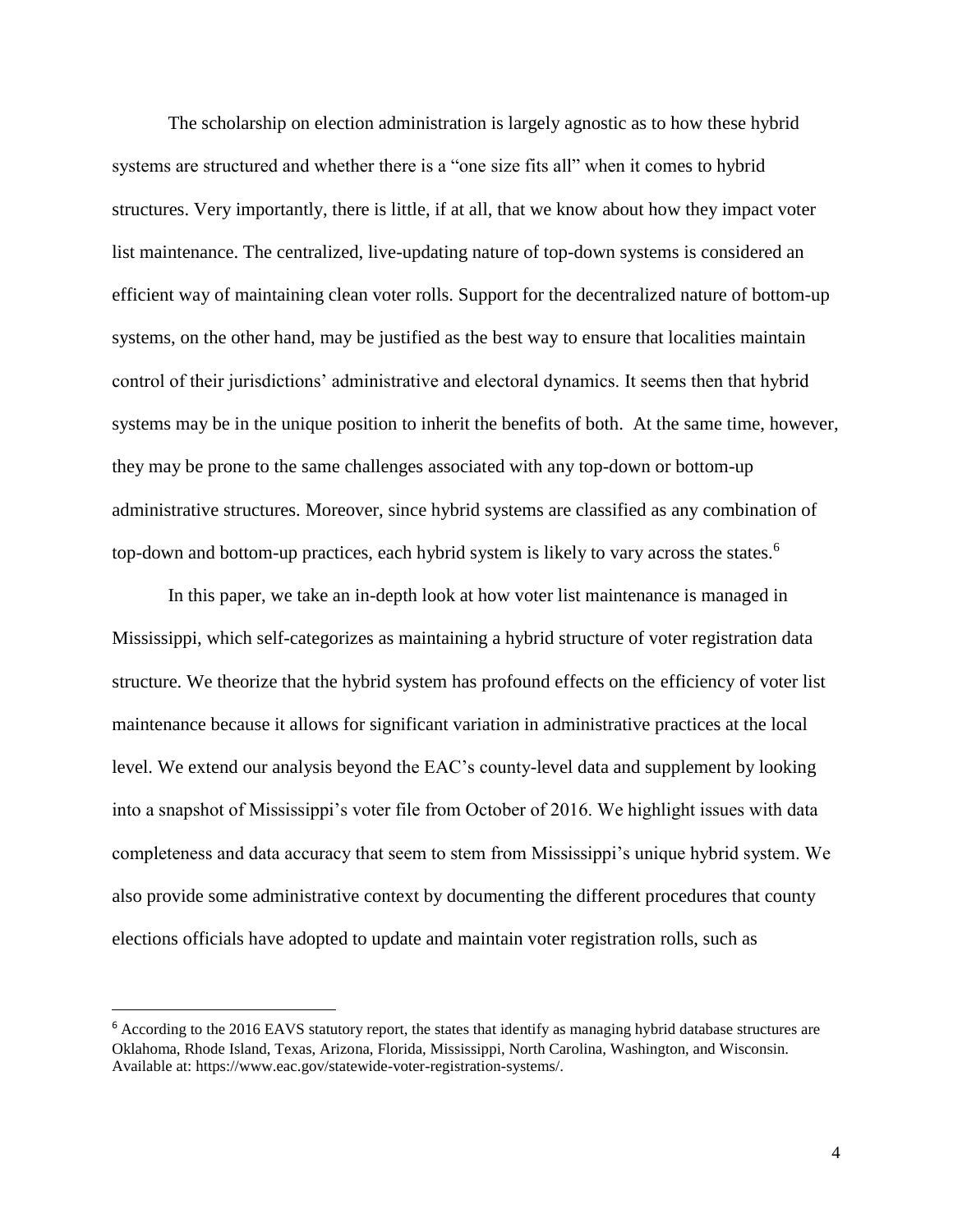processing new and pending voter registrations, as well as removing ineligible and deceased voters.

#### **The Complex Process of Maintaining Voter Lists**

Voter list maintenance is a complex process that must be conducted in compliance with federal and state election laws. The National Voter Registration Act (NVRA) of 1993 mandates that states maintain voter registration lists by using practices that are "uniform, nondiscriminatory, in compliance with the Voting Rights Act, and not be undertaken within 90 days of a federal election."<sup>7</sup> Because the NVRA does not restrict states from systematically cleaning voter lists during an election cycle, many have amended their election codes to require monthly voter list maintenance and clearly outline the procedures to clean voter registration rolls.<sup>8</sup>

The EAC clarifies that "the NVRA allows states to remove voters who have not voted in two consecutive federal general elections and failed to respond to a confirmation notice from an elections office. Other reasons for removal include death, felony conviction, having moved from one jurisdiction to another, mental incompetence, or at the voter's request."<sup>9</sup> Given that the American electorate is highly mobile, states have engaged in data-sharing to improve the accuracy and efficiency of voter list maintenance. These partnerships indicate a joint

<sup>7</sup> U.S. Department of Justice, "About the National Voter Registration Act," available at: [https://www.justice.gov/crt/about-national-voter-registration-act.](https://www.justice.gov/crt/about-national-voter-registration-act)

<sup>8</sup> National Conference of State Legislatures (ncsl.org), "Voter List Accuracy," available at: [http://www.ncsl.org/research/elections-and-campaigns/voter-list-accuracy.aspx.](http://www.ncsl.org/research/elections-and-campaigns/voter-list-accuracy.aspx)

<sup>9</sup> U.S. Election Assistance Commission, "Fact Sheet: Voter List Maintenance," Available at: https://www.eac.gov/assets/1/6/FACT\_SHEET - Voter\_Confidence\_and\_NVRA.pdf.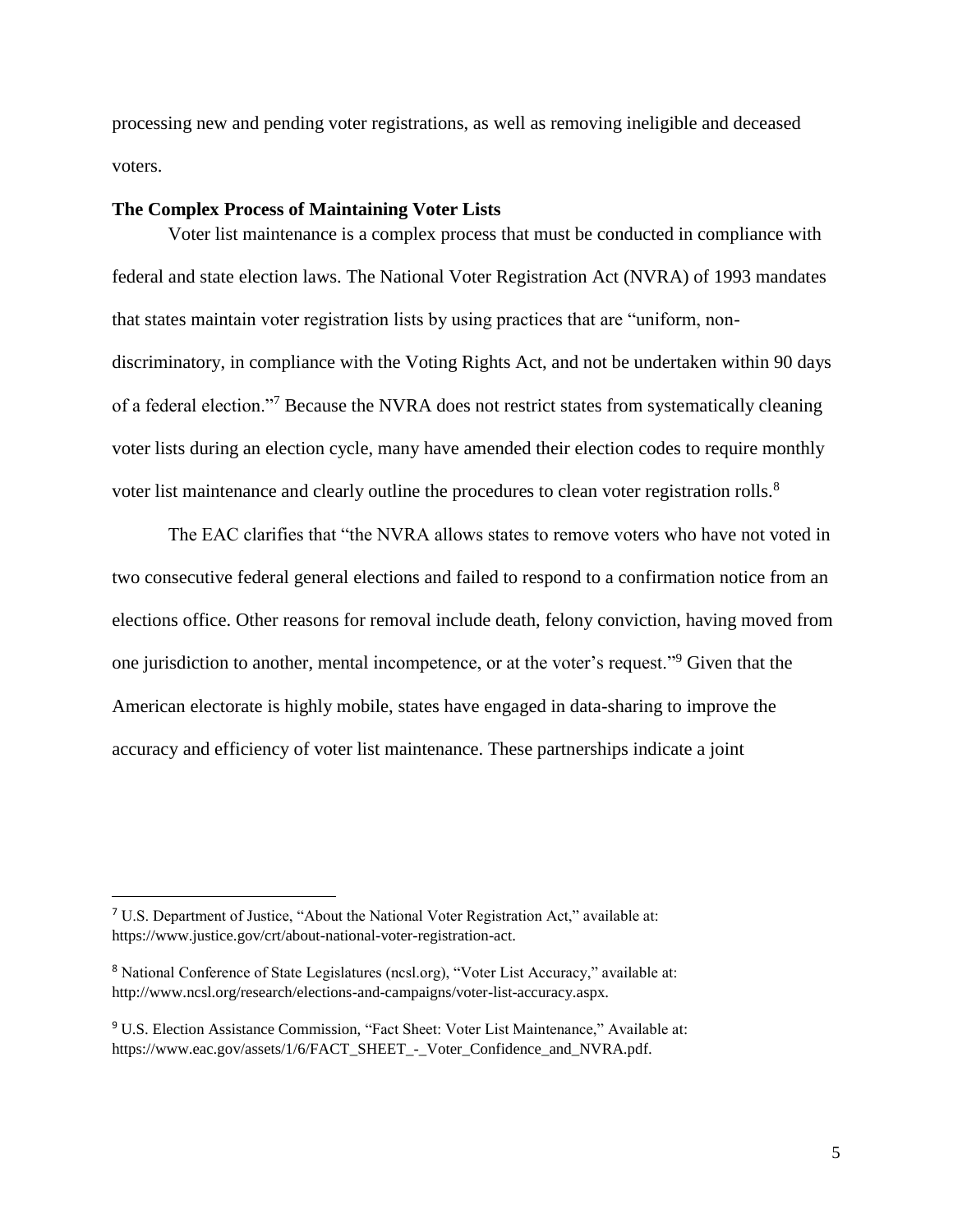commitment towards accurate voter registration lists, although it is documented that active and eligible voters are often erroneously removed as a result of "false positives."<sup>10</sup>

Determining if a registered voter should be switched from active to inactive status or should be removed from the state's voter rolls begins with the aforementioned confirmation notice, but the most significant component lies in the event that triggers the voter information updating, and often voter registration removal process. An undeliverable jury summons for instance, constitutes the most common trigger for election officials to send confirmation notices in the state of Mississippi. USPS postal changes, death records, or records from state and local departments of corrections are other triggers justifying the issuing of a confirmation notice. Registered voters can also be removed from a particular jurisdiction and assigned to a new one as a result of redistricting or in case they are assigned to a new polling location.<sup>11</sup>

New voter registration cards that return to the local elections office as undeliverable are another trigger, which justifies the issuing of a confirmation notice. In effect, the processing of new voter registrants constitutes another part of voter list maintenance, but one that has not attracted much scholarly attention until recently (Merivaki, 2018). Prospective new voters that apply to register to vote are not entered into the statewide voter registration rolls until their information is verified. States and localities have adopted and implemented various procedures in order to verify the information provided by new voter registration applicants. In Mississippi

<sup>&</sup>lt;sup>10</sup>Christopher Ingraham. "This anti-fraud program gets it wrong over 99 percent of the time. The GOP wants to take it nationwide," The Washington Post, July 20, 2017. Available at:

[https://www.washingtonpost.com/news/wonk/wp/2017/07/20/this-anti-voter-fraud-program-gets-it-wrong-over-99](https://www.washingtonpost.com/news/wonk/wp/2017/07/20/this-anti-voter-fraud-program-gets-it-wrong-over-99-of-the-time-the-gop-wants-to-take-it-nationwide/?noredirect=on&utm_term=.5eae3d898fbe) [of-the-time-the-gop-wants-to-take-it-nationwide/?noredirect=on&utm\\_term=.5eae3d898fbe.](https://www.washingtonpost.com/news/wonk/wp/2017/07/20/this-anti-voter-fraud-program-gets-it-wrong-over-99-of-the-time-the-gop-wants-to-take-it-nationwide/?noredirect=on&utm_term=.5eae3d898fbe)

 $11$  Although this is process may not be considered as part of the purging process in the conventional sense, it is important as voters who are assigned to new polling locations, yet still show up to vote in their old location, will cast an invalid provisional ballot.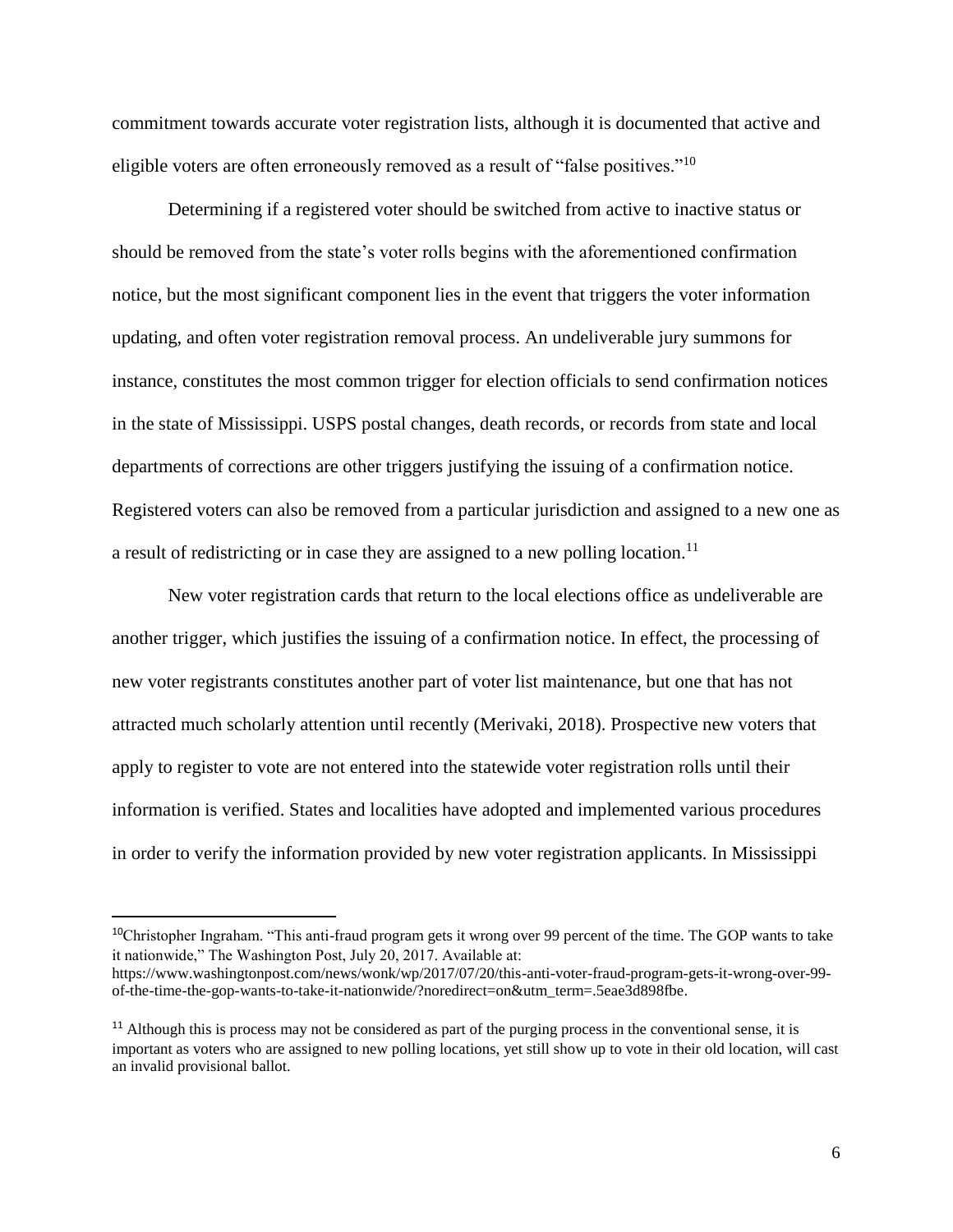for example, new voter registrants are marked as "pending" until they are mailed a voter registration card, or until local elections officials contact them to complete any missing information on their voter registration application. If all information is verified, then the new voter will enter the voter rolls as "active," and appear in the poll books on Election Day.

It is not clear how states and localities respond to new applicants whose new voter registration card returns as undeliverable or those whose applications remain incomplete (have missing information) when Election Day arrives. In Florida, local officials deny voter registration to the former and mark the latter as incomplete. Both types of prospective voters will have to vote provisionally and have their provisional vote rejected (Merivaki, 2018). In Mississippi on the other hand, both sets of voters will remain pending until Election Day and might be able to cast a valid provisional ballot.<sup>12</sup>

It is clear that entering new voter records, updating existing ones, and removing ineligible voters is a data-intensive and time-consuming task, but one that must be conducted by local and state election administrators in order to ensure that eligible voters are able to cast a vote prior to, or on Election Day. HAVA's requirement to adopt and maintain statewide voter registration lists intended to facilitate this process, with the expectation that a centralized list would minimize errors when entering new voter registration information, as well as increase the opportunities to correct errors from existing records. HAVA explicitly left implementation at the discretion of the states and instructed the EAC to assist the states with creating statewide voter registration database structures (Alvarez and Hall, 2014). States vary in terms of which structures they

l

 $12$  This is potentially a practice that varies at the local level, which we are in the process of systematically investigating.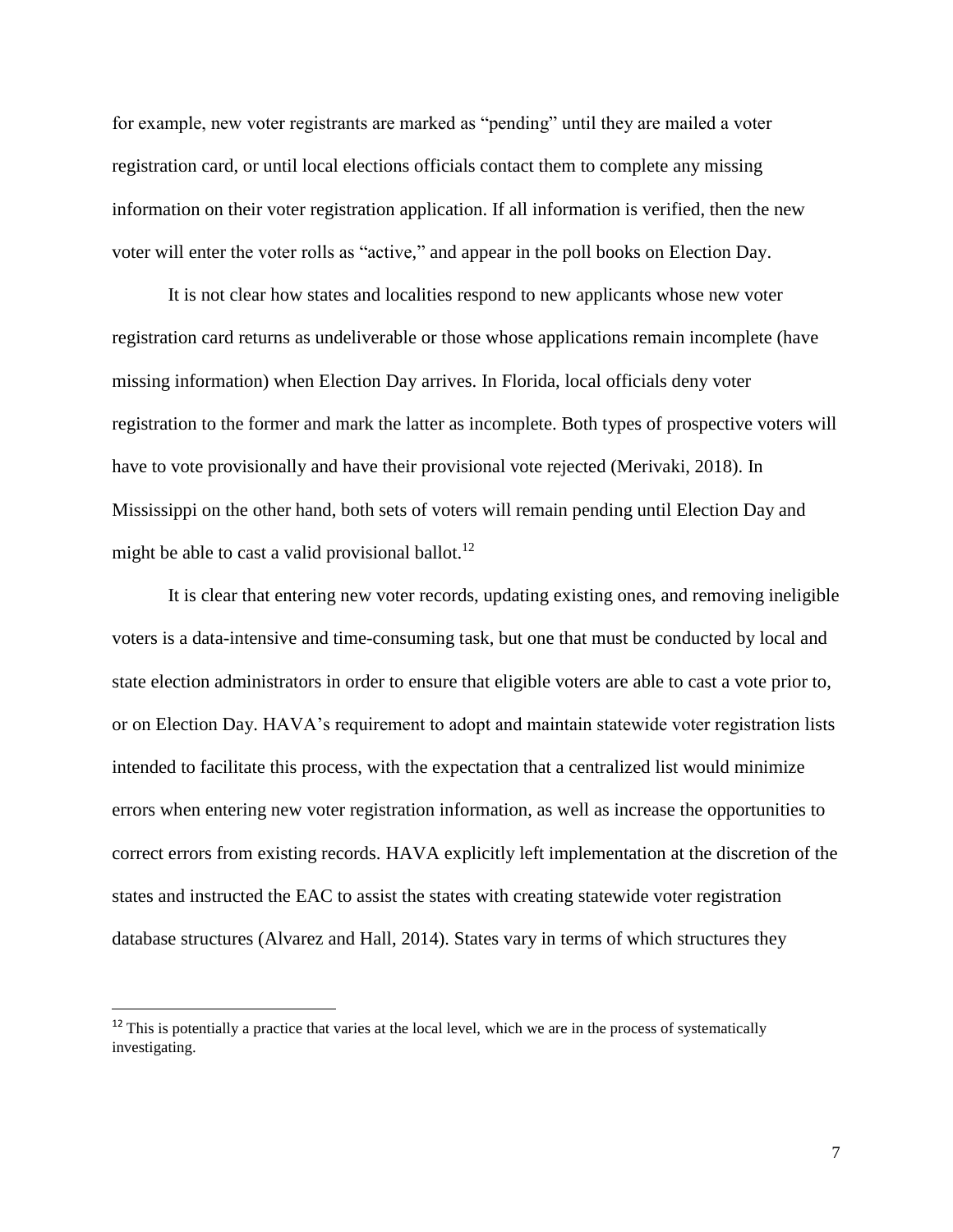adopted, with most opting for top-down and bottom-up structures, and very few opting for a combination of the two.<sup>13</sup>

## **Voter List Maintenance Structures and the Accuracy of Voter Rolls**

The EAC's efforts to categorize states with respect to election data management structures reflects their suggestion that top-down databases are "most closely akin" to HAVA's statutory language definition of what qualifies as an appropriate voter registration database. Topdown structures are defined as those maintained at the state level and accessed by localities, who do not "presumably" maintain a local database. <sup>14</sup> This means that, as data are entered in one jurisdiction, any changes are instantly visible and available to any other, since all jurisdictions have access to the statewide list. Bottom-up lists, on the other hand, are kept in-house by localities and then transmitted into a single master file at the state level. As a result, rather than having real-time updates, records can only be compared and merged at predefined intervals. Some often-touted advantages of a bottom-up structure are allegedly lower administrative costs, ease in identifying and purging registered voters who move between jurisdictions in a state, and the potentiality of cross-checking registrations between states.<sup>15</sup>

Scholars and practitioners engage in an intricate debate about the relative advantages and disadvantages of these "Voter Registration Database Structures", or VRD Systems, as the EAC

<sup>&</sup>lt;sup>13</sup> EAC, "Voluntary Guidance on Implementation of Statewide Voter Registration Lists," July 2005. Available at: [https://www.eac.gov/assets/1/1/Implementing%20Statewide%20Voter%20Registration%20Lists.pdf.](https://www.eac.gov/assets/1/1/Implementing%20Statewide%20Voter%20Registration%20Lists.pdf)

<sup>14</sup> U.S. Election Assistance Commission, 2014 Statutory Overview. Available at: https://www.eac.gov/assets/1/1/2014 Statutory Overview Final-2015-03-09.pdf.

<sup>&</sup>lt;sup>15</sup> electionline.org, "Assorted Rolls: Statewide Voter Registration Databases Under HAVA" (The Pew Charitable Trusts, June 2005),

[http://www.pewtrusts.org/~/media/legacy/uploadedfiles/wwwpewtrustsorg/news/press\\_releases/election\\_reform/ele](http://www.pewtrusts.org/~/media/legacy/uploadedfiles/wwwpewtrustsorg/news/press_releases/election_reform/electionline0605pdf.pdf) [ctionline0605pdf.pdf.](http://www.pewtrusts.org/~/media/legacy/uploadedfiles/wwwpewtrustsorg/news/press_releases/election_reform/electionline0605pdf.pdf)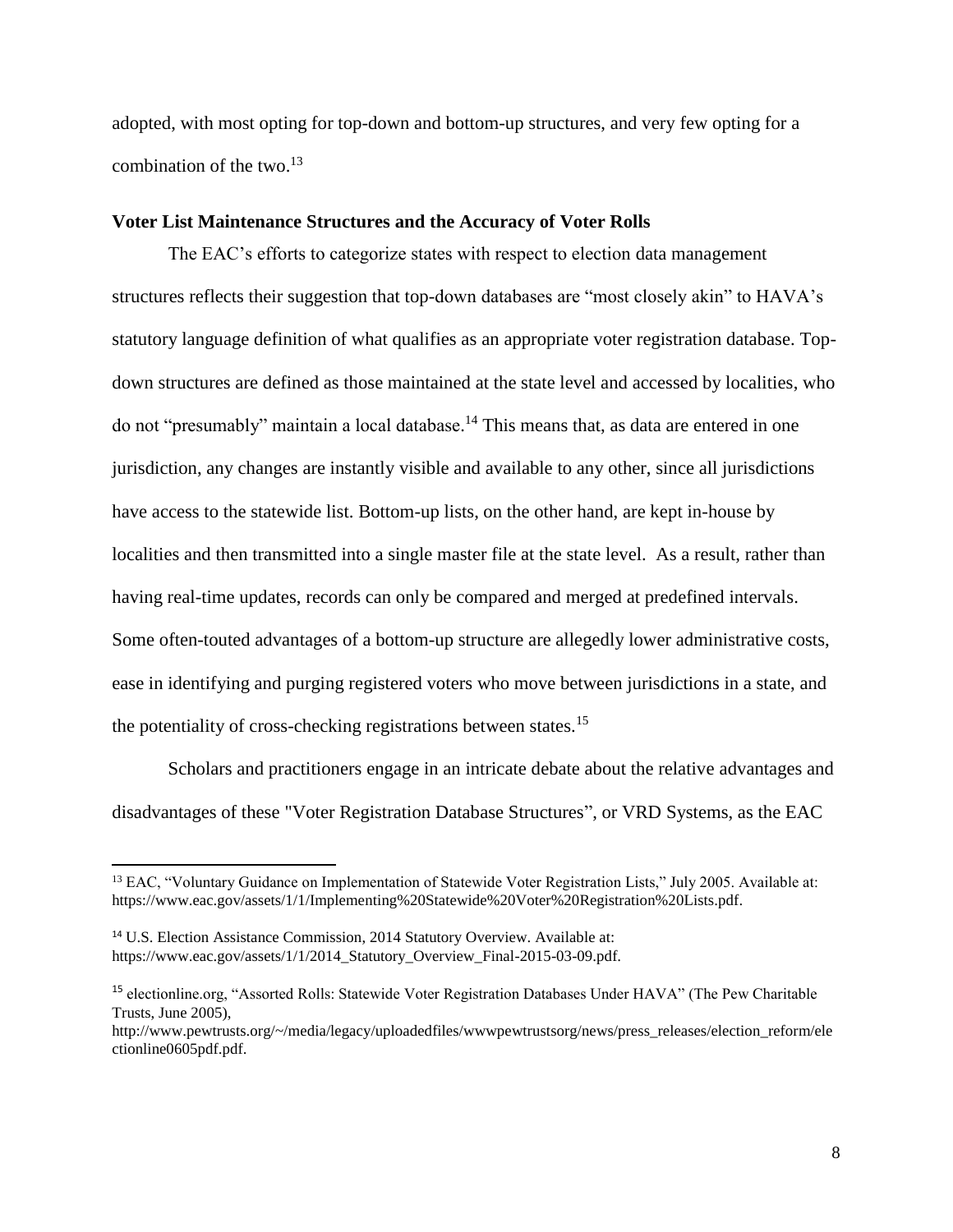calls them. In the literature of policy implementation, the terms "bottom-up" and "top-down" are extensively utilized to explain how administrative structures impact the successful implementation of policy (Sabatier, 1986). In the context of maintaining clean voter registration records, it is not clear whether top-down or bottom-up structures are contributing to efficient voter list maintenance. Theoretically, top-down lists increase both access and the integrity of elections because they make it easier to prevent voter list maintenance errors, such as the existence of duplicate records of registered voters, while simultaneously reducing the odds that eligible voters are inaccurately purged or otherwise denied the opportunity to vote.<sup>16</sup> Scholars note that many top-bottom states have "very robust linkages with other databases," which suggests that centralized databases facilitate data sharing among various governmental agencies (Alvarez and Hall, 2014). At the same time, however, bottom-up structures might also contribute to efficient voter list maintenance. In effect, supporters of bottom-up structures argue that localities are more sensitive to and able to respond ad hoc to the unique circumstances in their individual jurisdictions, presumably resulting in cleaner voter lists (Ansolabehere et al., 2010).

Moreover, the inherently decentralized nature of bottom-up databases may be a secure way to efficiently maintain voter rolls. It would require sprawling, multi-pronged cyber-attacks to drastically alter every county's voter registration list. Given that localities have their own lists, a decentralized structure would allow them to correct any tampered data in the event of a breach of the aggregated list (Shackelford et al., 2017). Top-down lists, on the other hand, suffer from having a centralized point of vulnerability that, if altered in a cyber-attack, for instance, could theoretically overwrite local level lists and the aggregated statewide list simultaneously

<sup>&</sup>lt;sup>16</sup> electionline.org, "Assorted Rolls: Statewide Voter Registration Databases Under HAVA."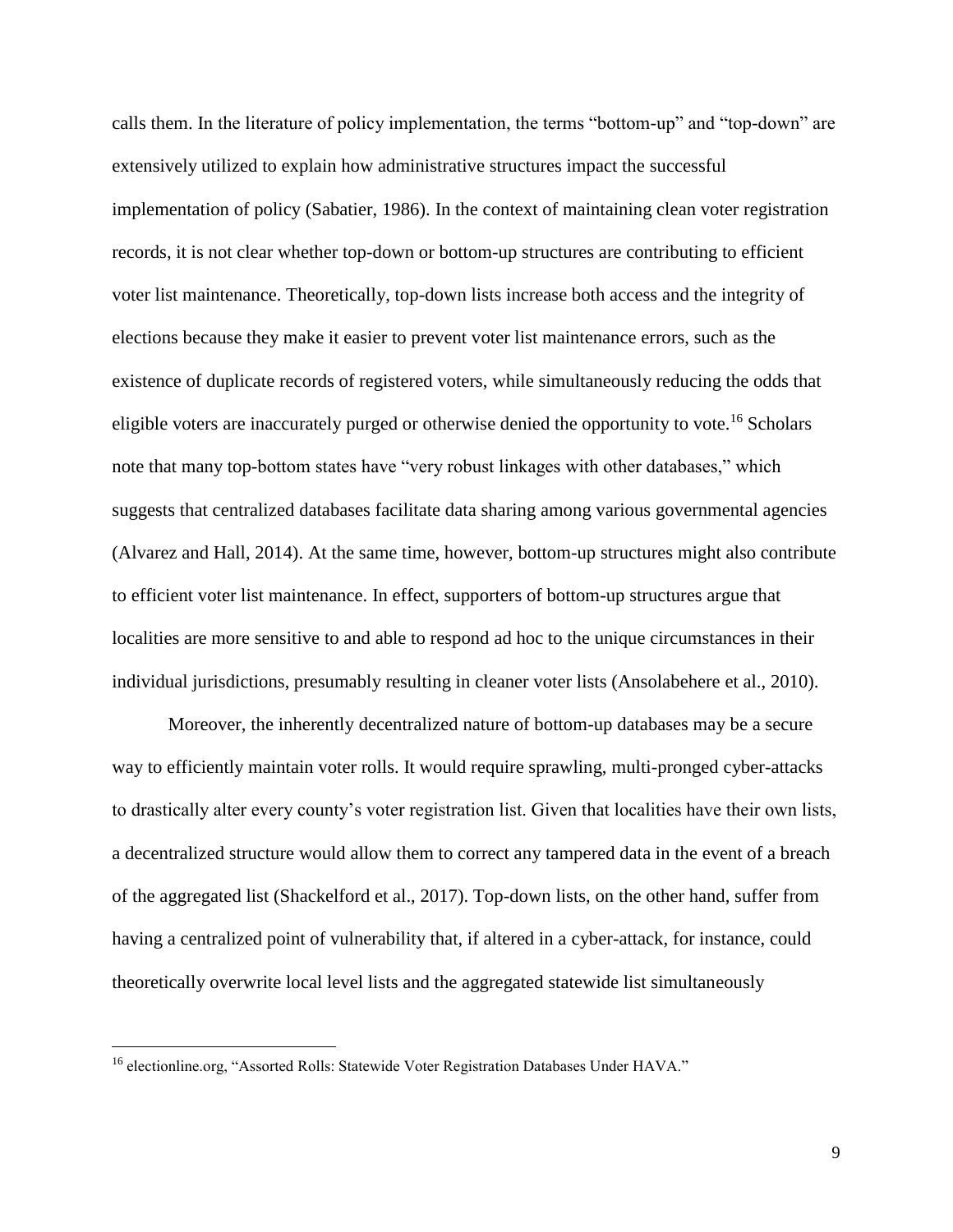(Shackelford et al., 2017). That said, one must also consider that states with top-down structures will likely have less difficulty finding knowledgeable, professional staff, who could be more capable of preventing and fending off attacks more aptly than their local jurisdiction counterparts, who may have minimal to no technological expertise (Craig, 2015).

In the interest of investigating the accuracy of claims from both sides, Ansolabehere et al. (2010) conducted a pilot study comparing jurisdictions from California, who operates a bottomup system, and Florida, a top-down system.<sup>17</sup> Utilizing a mail-based registration audit, they found that Los Angeles, California, had a lower rate of invalid records than Florida jurisdictions did. Some of the issues involved missing voting records for individual voters, or mismatched reports of turnout and voter registration estimates on county websites, as well as the state's election website. Such discrepancies indicate that localities may not be properly collecting or reporting voting information into their databases, which could result in voters being prematurely marked as inactive due to inactivity to vote in a federal election. Despite that Los Angeles county had fewer incorrect records compared to some Florida counties, such as Duval and Hillsborough, the authors question whether larger counties may be more efficient in maintaining voter records due to the greater availability of resources, suggesting that perhaps the database structure is not necessarily a factor in explaining voter list maintenance problems (Ansolabehere et al., 2010).

Other scholarship has examined the relative effectiveness of HAVA's mandate for statewide voter registration databases, a technical solution, versus more procedural reforms,

<sup>&</sup>lt;sup>17</sup> In their work, Ansolabehere et al. (2010) classify Florida as top-down. According to the EAC's statutory reports, Florida identified itself as bottom-up in 2008 (https://www.eac.gov/assets/1/1/Statutory%20Overview.pdf), and as hybrid since 2010 (https://www.eac.gov/assets/1/6/FINAL 2010 Statutory Overview Report.pdf).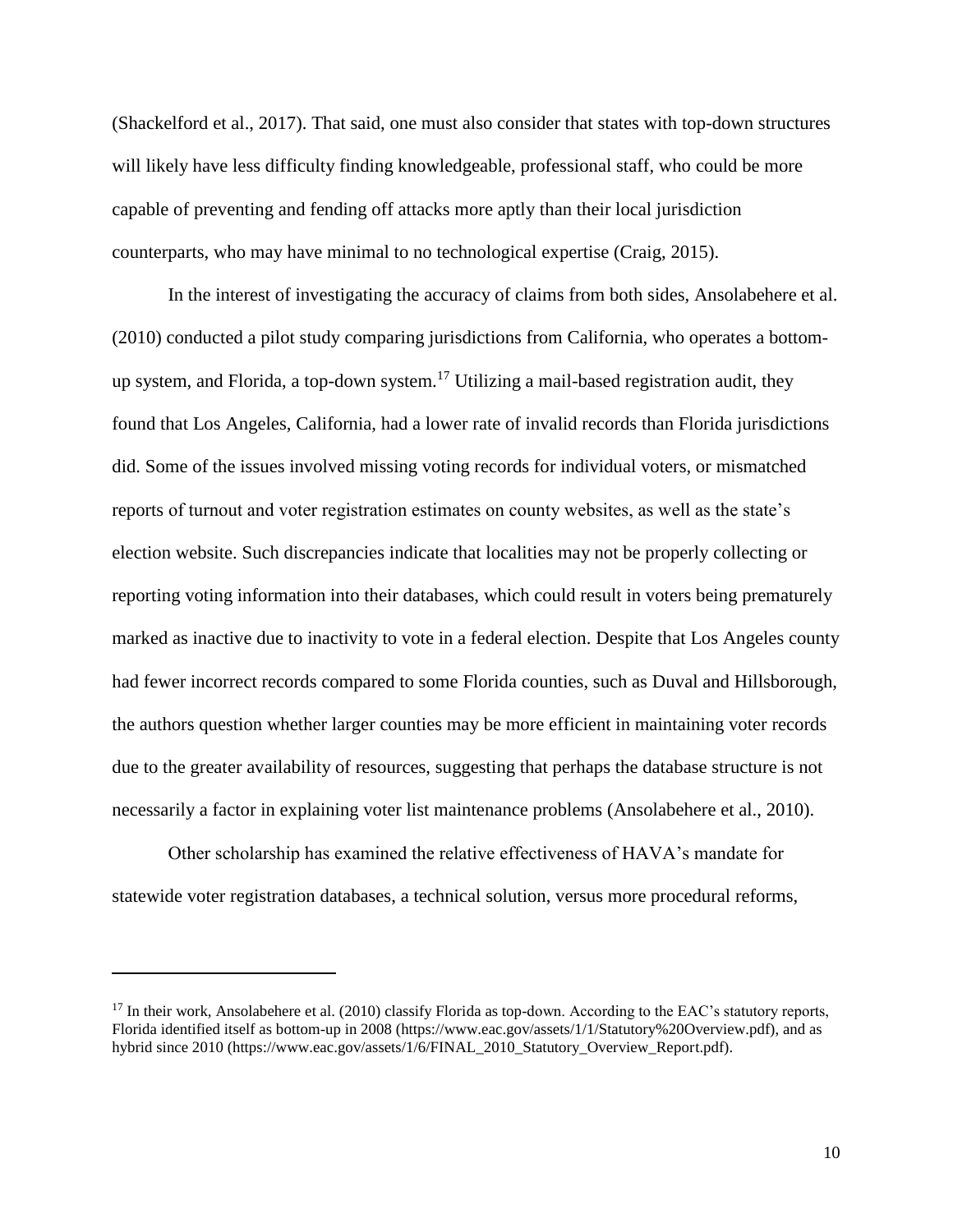namely Election Day Registration (Hall, 2013). Hall (2013) for instance, suggests that Election Day Registration (EDR) would have been a more effective way of achieving the goals outlined in HAVA because it would have done more to alleviate the problems statewide voter lists attempt to address for less cost. Hall (2013) finds that EDR has a pronounced effect on voter participation because it combines registration and voting into a single process. Furthermore, the study reports that there is no statistically significant difference between the different types of voter registration systems, top-down, bottom-up, and hybrid, regarding the reasons given by voters for why they weren't registered to vote. Also, EDR states with a top-down voter registration database structure were more likely to have fewer voters reporting not voting due to registration problems than bottom-up and hybrid systems also having Election Day registration. A caveat to this study is that it does not separate bottom-up and hybrid from one another, so it is impossible to discern from these results how hybrid systems, specifically, impact this relationship, though it would seem reasonable to infer they are less likely to reduce voter difficulties than top-down systems.

There is limited research addressing the relationship between voter registration database structures and efficient voter list maintenance. Based on HAVA's statutory definition, the purpose of operating centralized, computerized, and interactive voter registration lists is to improve the voter list maintenance process. Data inconsistencies and missing or incomplete information indicate that states or localities are not updating voter registration lists efficiently. Since the structure of the voter registration database essentially determines which records should be collected and how often, as well as who is responsible for record keeping, it follows that some database structures may be facilitating more accurate record keeping. For instance, top-down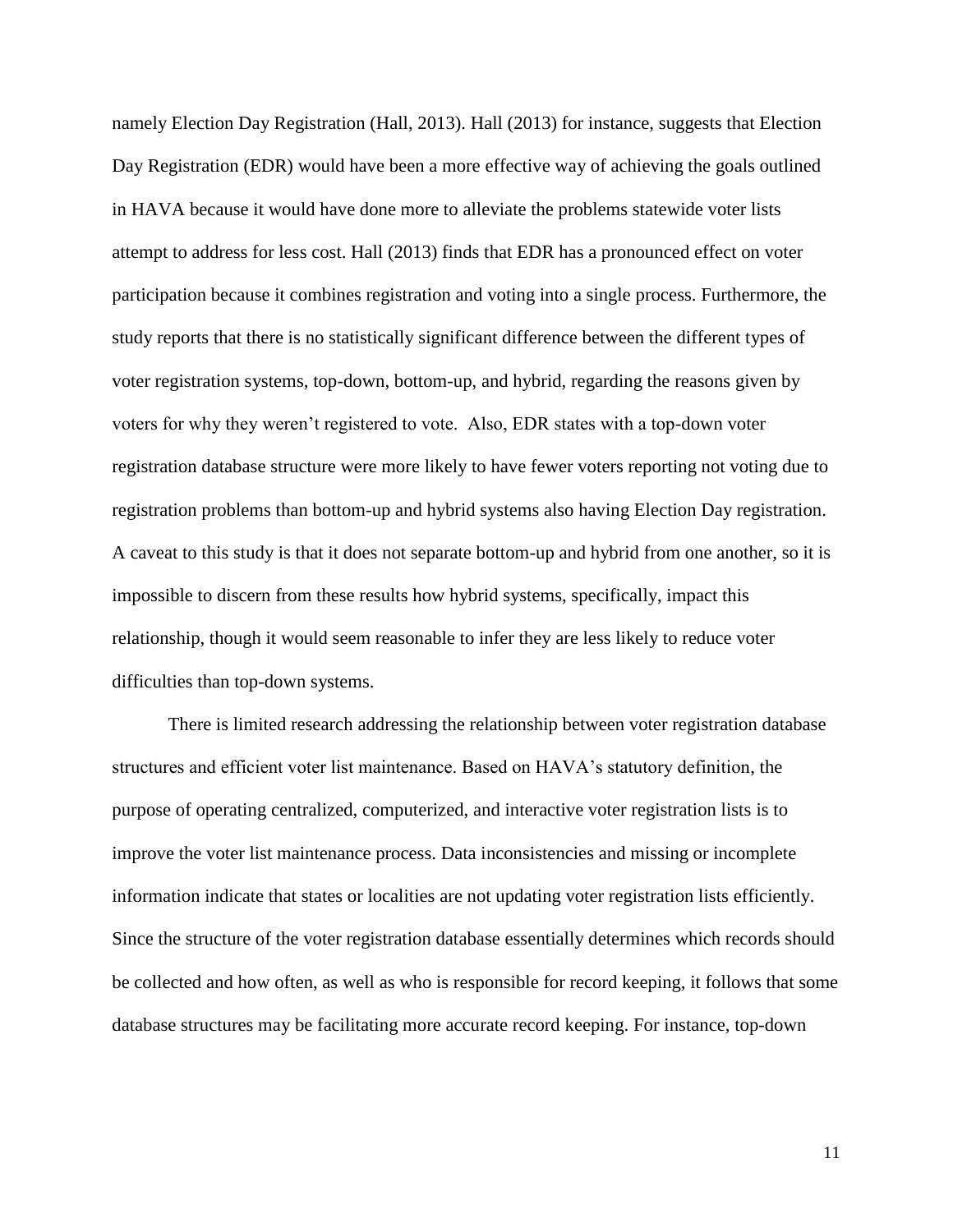structures are more centralized, which suggests that local officials have limited room for discretion when it comes to entering and updating voter registration records. In bottom-up structures on the other hand, the responsibility to process, update and maintain voter records might be more fragmented, and so the room for discretion, or the possibility of errors arises. Burden (2014: 59) finds evidence of this, where top-bottom structures are more associated with consistent reports of voter registration estimates than bottom-up states, which are "subject to less uniform data entry and reporting."

The manner with which management databases are structured can condition the level of oversight the state has over local officials, who process and report voter registration records. Given the constraints that localities face in terms of capacity and expertise (Hale and Slaton 2008), localities may not be able to efficiently perform their tasks, even if the state requires them to. States can increase oversight by adopting uniform rules and procedures or requiring mandatory training of local elections officials, or statutorily requiring that local election officials collect and report voter registration and turnout data (Burden and Stewart, 2014). In the absence of state oversight, local discretion may be unavoidable, leading to variation how localities maintain voter rolls, and thus increasing the likelihood of inaccurate records. In that respect, in top-down structures the state could have more oversight over the localities, compared to bottomup or hybrid structures.

Evaluating the efficiency of voter list maintenance across the states implies that the necessary data are reported by localities and states, updated and maintained at regular intervals, as well as available, in compliance with the NVRA and HAVA. Researchers studying election administration often rely on the data reported by localities and states to the EAC. The EAC's

12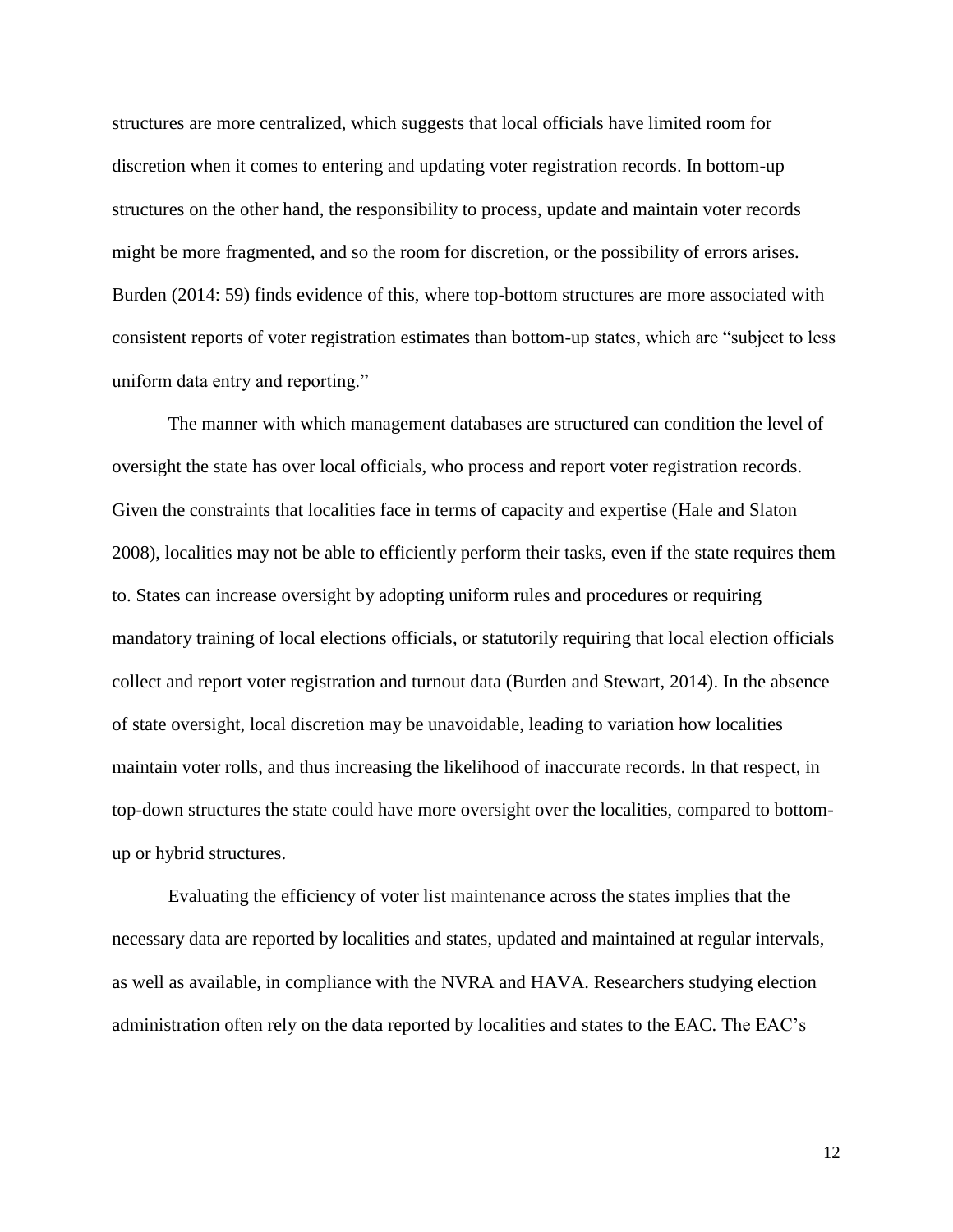Election Administration and Voting Survey (EAVS) constitutes the most comprehensive source of such data for systematic analysis. Assuming that most, if not all, the voting registration and turnout information that localities and states report to the EAC are exported directly from their statewide data management systems, we should expect that data is reported by all jurisdictions. If the data is missing, or is inconsistently reported, it might suggest issues with maintaining voter records into the statewide database. If local lists are kept, they should match with the statewide lists. If state-level lists are kept, they should be checked against and, ultimately, match the local data that they came from. This is important because, while states maintain voter registration records in an electronic format, as HAVA mandates, localities often do not use electronic poll books, opting instead to use paper poll books.

As Ansolabehere et al.'s (2010) work on the accuracy of voter records across localities suggests, mismatched or missing data across sources may indicate potential issues with proper and timely reporting. That said, whether reported on the state's election website or the EAVS, voter registration records represent an actual snapshot in time. This can justify some deviations among the different sources (EAC, localities, and the states), but there is little reason that the data shouldn't match, except in some minor deviations due to temporal differences in reporting the data. Voter registration records of removed and duplicate voters, as well as new and rejected voter registration counts should be numerically consistent across these sources when the data are reported within a specific timeframe. Information relevant to federal elections that are inherently connected to voter registration records, such as absentee and provisional ballots, should also match, especially when they are reported after election results are certified by the state.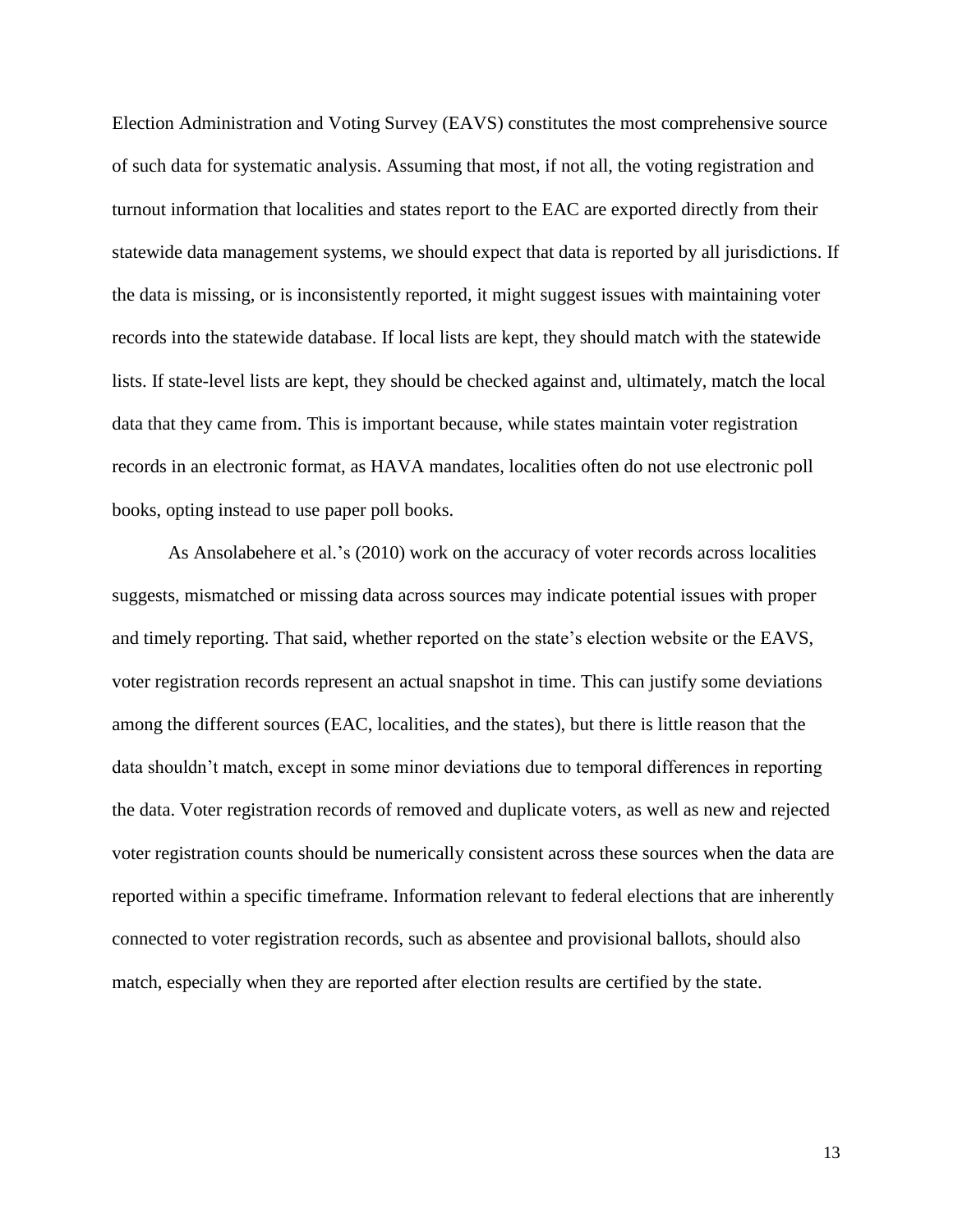It is possible that voter list maintenance is a bigger challenge for some jurisdictions than others, despite the state's management structure or existence of uniform rules and procedures regarding voter list maintenance. In effect, localities vary in terms of population size, demographics, as well as human and financial resources (Ansolabehere et al. 2010). It is unreasonable to expect that every jurisdiction within a state is conducting voter list maintenance at the same time and frequency. Missing data, inconsistent reports, or data errors may suggest that cleaning voter records may be particularly challenging for some jurisdictions.

### **Mississippi's Hybrid Voter Registration Database Structure**

According to the 2016 EAVS statutory overview, Mississippi identifies as managing a hybrid voter registration database, where local jurisdictions transmit voter registration information to the SEMS instantaneously".<sup>18</sup> This response suggests that Mississippi's statewide voter registration management database operates under a top-down structure. The state maintains a Statewide Election Management System, or SEMS, hosted on a single, central platform with information supplied by local jurisdictions. A notable component of being top-down is that the state not only houses and maintains the database but also updates the data based on the information supplied by the localities.

How is Mississippi's hybrid structure different from a top-down structure? The Secretary of State's election team and legal counsel clarify that Mississippi does not, in fact, edit any data.<sup>19</sup> Localities update and maintain their lists themselves within SEMS and transmit the data in real-time to all other localities and the state. In the state of Mississippi, this responsibility is

<sup>&</sup>lt;sup>18</sup> U.S Election Assistance Commission, "2016 EAC Statutory Overview," Available at: https://www.eac.gov/research-and-data/2016-election-administration-voting-survey/.

<sup>&</sup>lt;sup>19</sup> Interview with the Mississippi Secretary of State's legal counsel on 4-3-2018.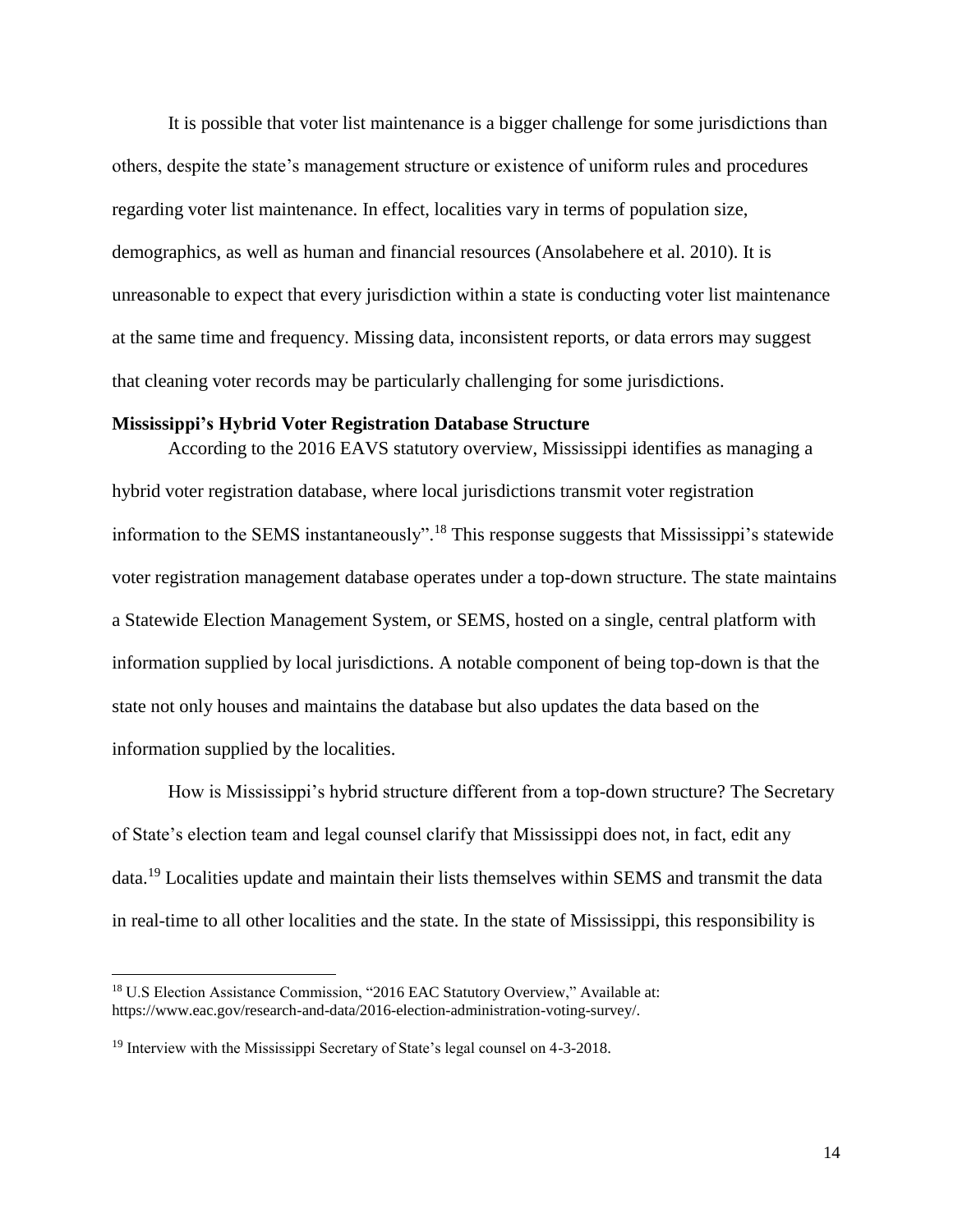divided between the county circuit clerks, who are the county's record keepers, and five election commissioners, who are required to authorize when a registered voter is to be removed from the rolls and a new voter is to be added. Although the counties, rather than the state, are responsible for maintaining voter registration lists in their respective jurisdictions, Mississippi's structure differs from a bottom-up one because the data are entered and maintained into SEMS in real time instead of regular intervals.<sup>20</sup>

The Mississippi Secretary of State's office has a supervisory role in operating SEMS, but "does not have the statutory authority to engage in the actual maintenance of the voter rolls."<sup>21</sup> The state requires that county elections officials receive an annual voter list maintenance and SEMS training.<sup>22</sup> Insofar as maintaining voter lists, the state mandates that "registration and poll books never show more voters registered in a given county than are possible."<sup>23</sup> The Secretary of State's office also regulates who has access to the system and what level of viewing and editing permissions each person has. For example, county circuit clerks have the broadest access permissions in that they can generate and review reports of voter records, such as the list of all active and inactive voters. Further, county clerks have full edit permissions, whereas county election commissioners cannot generate every report that the system is capable of and have

<sup>&</sup>lt;sup>20</sup>U.S. Election Assistance Commission "2016 Statutory Overview All State Responses in PDF Portfolio," Available at: [https://www.eac.gov/assets/1/6/2016\\_Statutory\\_Overview\\_All\\_States\\_Compiled.pdf.](https://www.eac.gov/assets/1/6/2016_Statutory_Overview_All_States_Compiled.pdf)

<sup>&</sup>lt;sup>21</sup> Mississippi Secretary of State's Office, "Guidelines for voter roll maintenance." Available at: http://www.sos.ms.gov/Pages/SearchResults.aspx?q=voter%20roll%20maintenance.

 $22$  All county election commissioners are required to attend the main, or a make-up training, otherwise they are legally required to resign.

<sup>23</sup> 2017 Annual ECAM Convention training materials, available at: [http://www.sos.ms.gov/Elections-](http://www.sos.ms.gov/Elections-Voting/Pages/2017-Annual-ECAM-Convention.aspx)[Voting/Pages/2017-Annual-ECAM-Convention.aspx.](http://www.sos.ms.gov/Elections-Voting/Pages/2017-Annual-ECAM-Convention.aspx)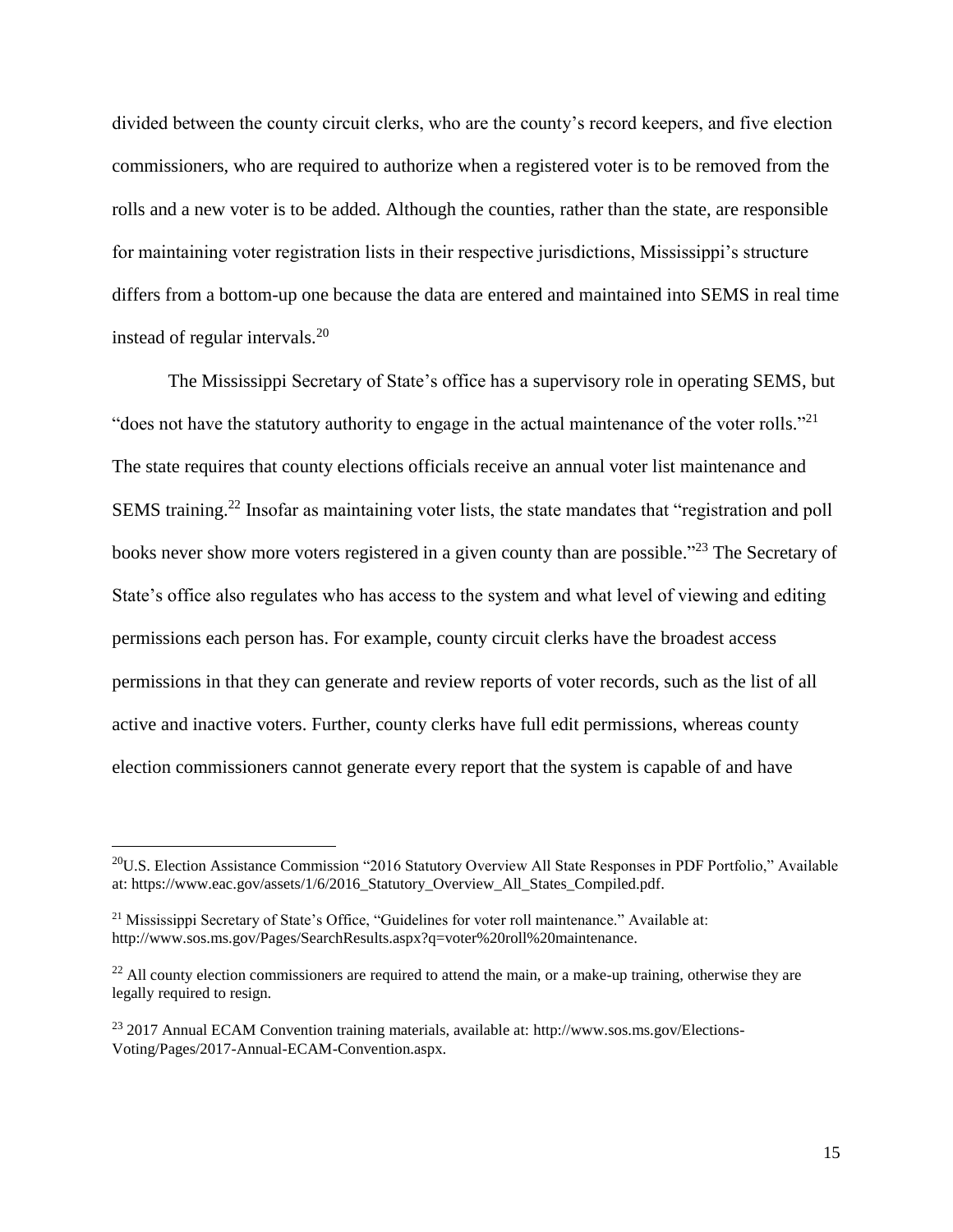limited edit permissions, meaning that they cannot act unilaterally.<sup>24</sup> This is in accordance with Mississippi statutes that require any change to a voter's status be classified as official business which must be agreed upon by a quorum. In other words, no individual commissioner can act on their own initiative to alter voter statuses without approval from the commission.

The SEMS database matches voter records electronically with data provided by other state agencies, namely the Mississippi Department of Public Safety, Department of Health, and the Administrator of the Courts, as well as the interstate data sharing database Crosscheck. This facilitates the verification of social security numbers and driver's license numbers, and assists officials determine whether a potential change in a voter's status needs to be made due to either death or conviction of a disenfranchising crime. Also, changes of address reports through the USPS National Change of Address (NCOA) are uploaded by the Secretary of State's office into SEMS, which then alerts each county's users when a possible match exists so that they can process the data in accordance to the NVRA. Further, SEMS notifies county circuit clerks about voters that may have duplicate records or require updates of their voter information, but it also alerts other county officials when a change is made to any record that might be relevant to them. Specifically, when a record update is proposed by one county official, in case of a voter who moved to another county, the circuit clerk from said voter's previous county of residence receives an electronic alert and approves the merge.<sup>25</sup>

Mississippi elections officials are given minimal discretion as to how often they are expected to update voter lists. The state's election statutes set minimum and maximum

<sup>&</sup>lt;sup>24</sup> Interview with Mississippi Secretary of State Office legal counsel on 4-3-2018.

 $25$  Secretary of State's Office: Voter Roll Maintenance – ECAM 2017 training materials.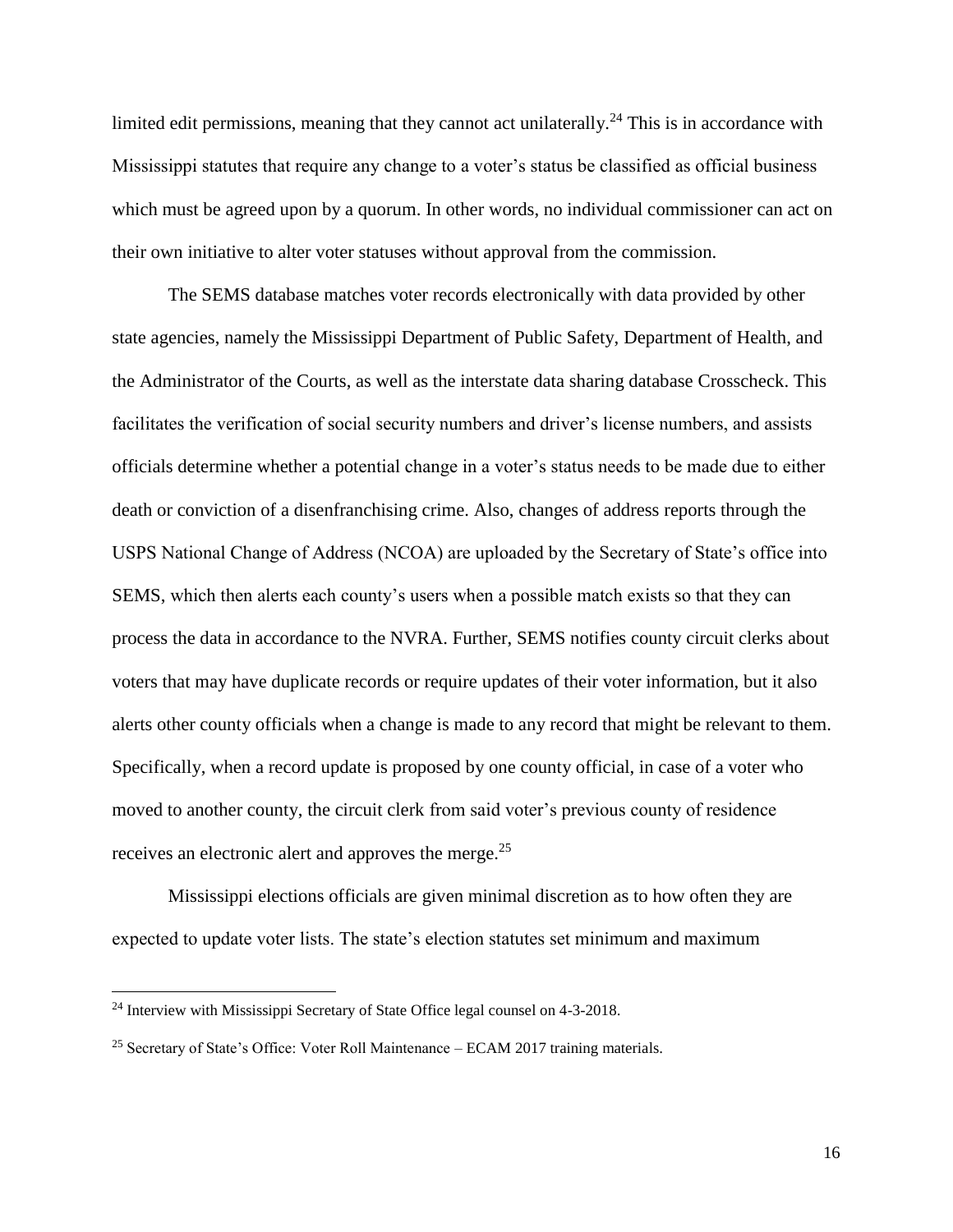requirements for how often election commissioners and circuit clerks must meet to revise registration records, but the maximum number of days that election commissioners can be paid for their duties is a function of a county's population, ranging from 50 days for counties with less than 15,000 residents, to 240 days for counties with  $275,000$  or more residents.<sup>26</sup> Since county election commissioners meet more often in populous counties, we should expect that counties with larger population have more opportunities to update their voter records than less populous counties.<sup>27</sup> We also do not expect smaller counties to meet more than they are statutorily required to meet, especially when there is no monetary incentive for local elections officials to do so.

## **How Accurate are Mississippi's Voter Registration and Turnout Records?**

Researchers note that one of the challenges in thoroughly evaluating how states and localities conduct elections and maintain voter records involves the accuracy and reliability of the data reported to the EAVS (Merivaki and Smith, 2016; Burden and Stewart, 2014).<sup>28</sup> Insofar as Mississippi's reporting is concerned, Merivaki and Smith (2015) note that at least 11 of the 82 counties consistently did not report voter registration information in the 2008, 2010, 2012 and 2014 EAVS, such as new valid voter registrations, absentee ballots cast and counted, as well as provisional ballots cast, counted, and rejected. The Secretary of State's Election Division clarified that the state upgraded SEMS in 2012 and that state elections officials completed the 2016 EAVS, which suggests that voter registration and turnout data pertaining to the 2016

<sup>26</sup> Mississippi Code Title 23. Elections §23-15-265.

 $27$  We were not able to collect the exact number of times that county commissions met during the 2016 election year, so our estimates are based on Mississippi's statutory requirements and our assumption that county commissioners have no incentives to exceed the maximum number of meetings because they would not be paid overtime.

<sup>&</sup>lt;sup>28</sup> The Pew Charitable Trusts, "Elections Performance Index: Methodology," April 2014. Available at: http://www.pewtrusts.org/~/media/assets/2014/04/07/epi\_methodology.pdf.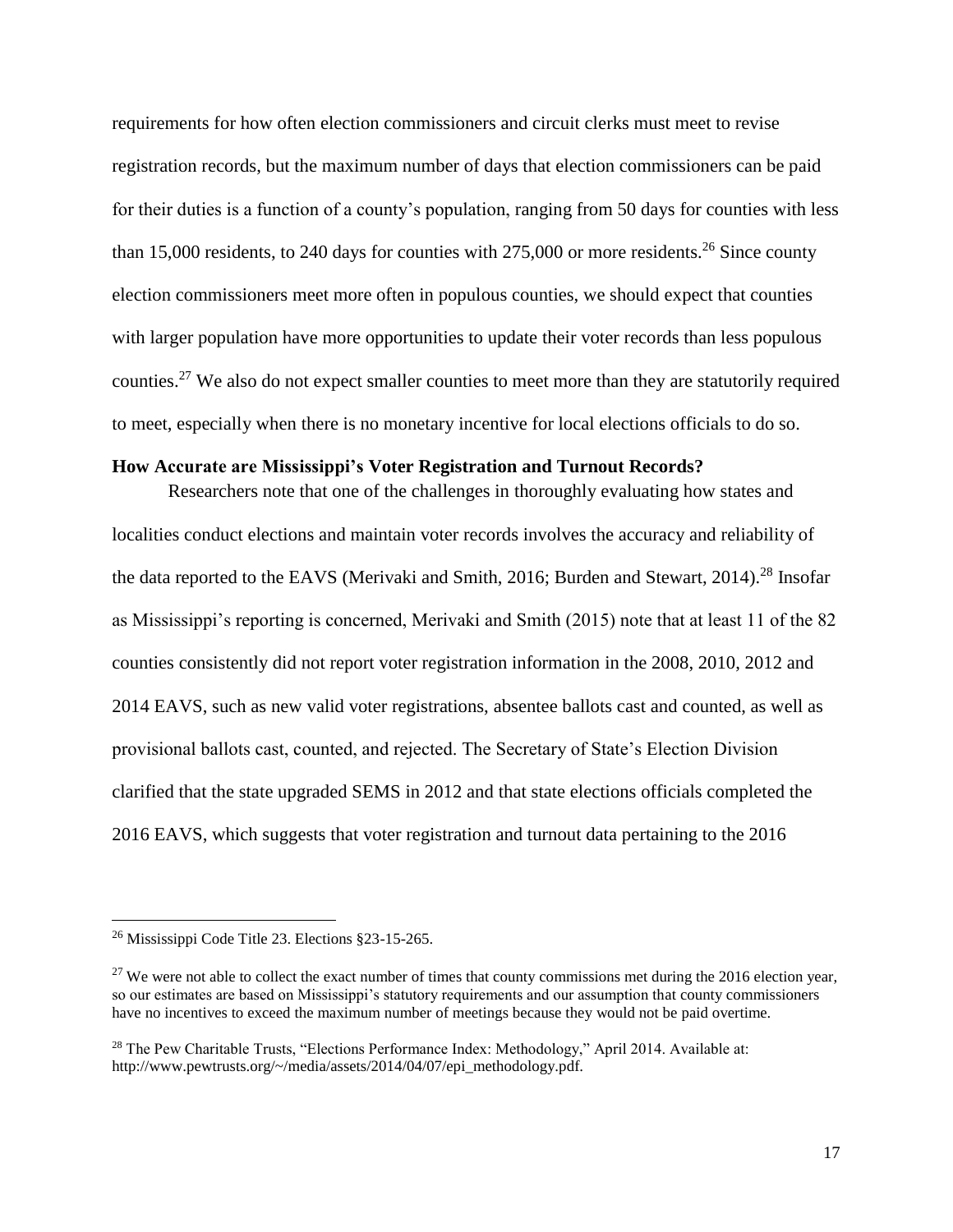Presidential election were collected, reported into SEMS, and available for all 82 of Mississippi's counties.

The data we are interested in are the county estimates of active and inactive voters, removed voters, duplicate registrations, rejected voter registrations, absentee ballots requested and returned, and provisional ballots cast and rejected. We argue that these are important variables that inform us about voter list maintenance efficiency, because inaccurate voter registration records can increase the rates of provisional ballots, and also the rates of undeliverable absentee ballots. We compare the data reported to the 2016 EAVS with two data sources from Mississippi's Secretary of State's Election Division: the statewide voter file, and the county provisional and absentee ballots reports, as exported through SEMS for the 2016 election. In the 2016 EAVS, the data are reported and available from all 82 counties, which allows us to compare across the two sources as a first step to evaluating their accuracy.

| Date                         | Active    | Inactive | Pending | Purged    | <b>Rejected</b> | Total     |
|------------------------------|-----------|----------|---------|-----------|-----------------|-----------|
| Total Oct. 2017              | 1.842.050 | 192.249  | 813     | 1.204.940 | 2.024           | 3,242,085 |
| Total Oct. 8-Dec. 31, 2016   | 13.589    | 326      |         | 135       | 50              | 14.100    |
| Total Jan. 1-Oct. 31, 2017   | 44.395    | 832      | 812     | 325       | 201             | 46.565    |
| <b>Total CB Oct. 8, 2016</b> | 1,784,075 | 191,091  |         | 1,204,480 | $211^{29}$      | 3,179,858 |

We obtained a copy of the voter file in October 2017. We anticipated that the EAVS data and the copy of the voter file received from the Mississippi Secretary of State's office would not exactly match. This can be explained by the temporal lag between data collection times. The EAC requested that states submit the EAVS in February of 2017, although the requested voter

 $29$  The number of rejected registrations from all individuals in the voter file with 2016 the effective year of voter registration.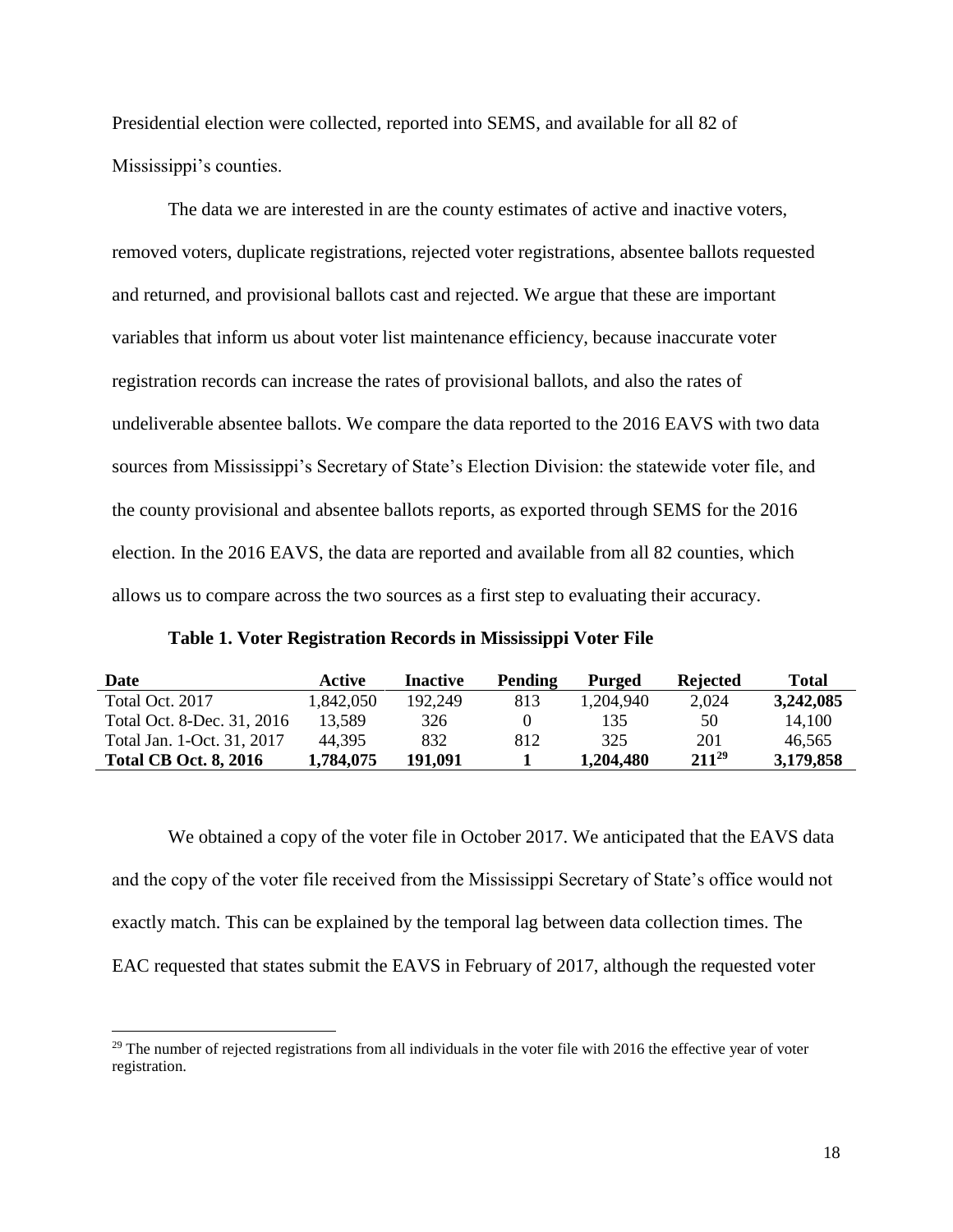information records the eligible and registered voters during the states' voter registration closing book deadline. In Mississippi, the voter registration deadline was October 8, 2016. To ensure that the records match the timeline we are looking at, we exclude all voter records from the voter file with effective date of registration of October 9, 2016 until October 17, 2017. As of October 2017, therefore, the Mississippi voter file contained a total of 1,975,166 active and inactive voters whose effective date of voter registration was October 8, 2016 and earlier (Table 1).



 **Figure 1. Ratios of Active and Inactive Voters, EAVS2016/MS Voter File**

As Figure 1 shows, the county estimates of active registered voters reported in Mississippi's voter file closely match the estimates reported in the 2016 EAVS, with an average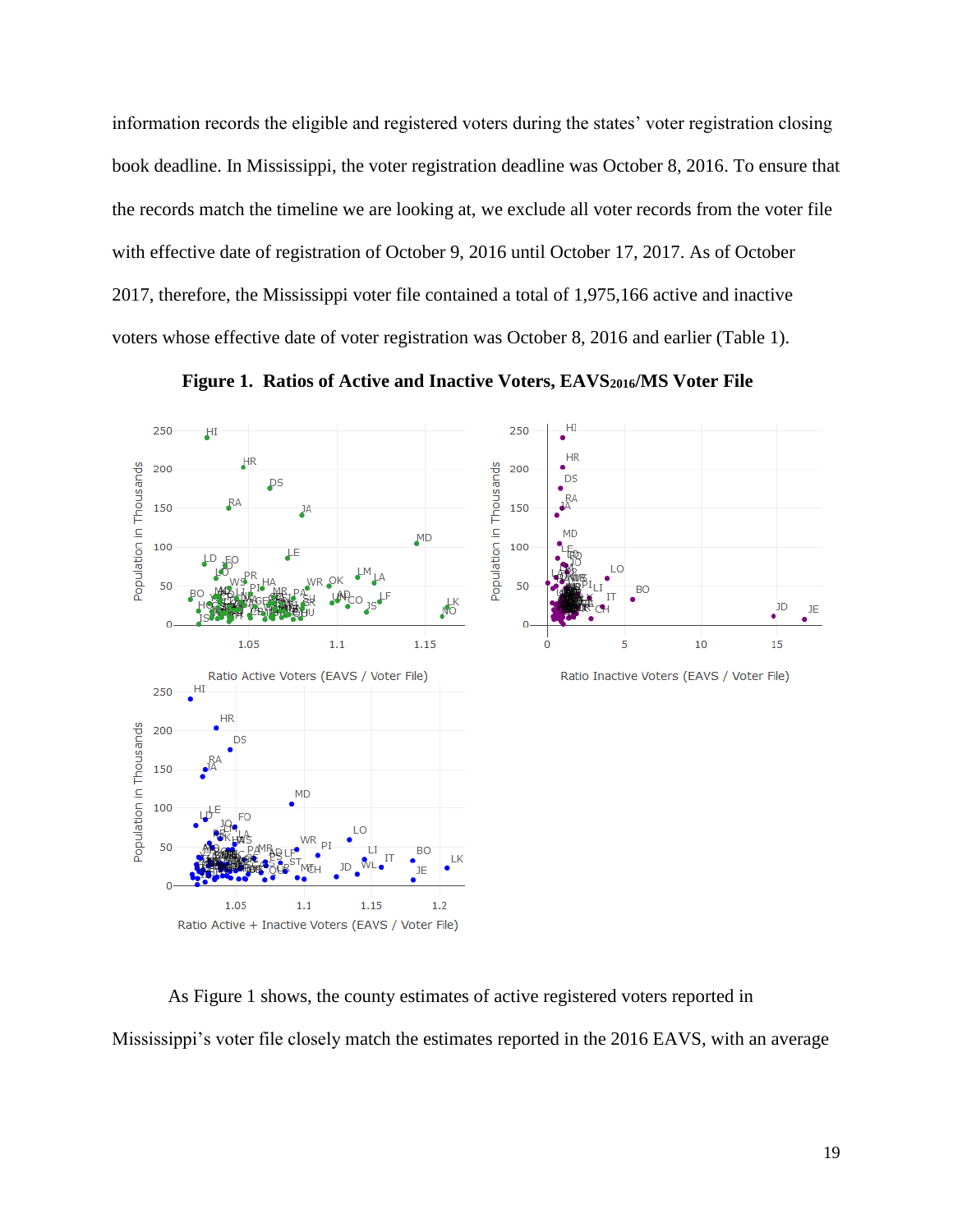ratio of 1.06. which means that on average the county estimates of active voters are slightly higher in the EAVS than in the voter file. However, some counties deviate from the average by far, such as Jefferson and Jefferson Davies County, who reported 3,753 more and 3,174 fewer active voters in the EAVS than in the voter file respectively. Noxubee County also reported 1,211 more active voters in the EAVS than in the voter file.

The estimates of inactive voters tell a different story, with very few counties' estimates matching between the two sources. Jefferson Davis County reported only 62 inactive voters in the voter file, and 852 in the EAVS a ratio of 14.7. Jefferson County followed a similar pattern (16.8). In other counties, such as Lafayette, the EAVS estimate has only two inactive voters compared to 2,001 in the voter file. Interestingly, Issaquena and Kemper Counties' estimates were a perfect match, although the former reported having only one inactive voter, while the latter reported zero inactive voters as of October 8 of 2016.

Regarding removed, or purged, voters we also find significant discrepancies in the reported estimates when comparing the EAVS and the voter file. The total number of removed voters on the voter file exceeds by far the number of removed voters reported by the counties into SEMS. For example, Adams county is listed as having 18,557 purged voters in the state voter file, yet the 2016 EAVS indicates that Adams county only removed 1,408 voters that year. A discrepancy this extreme suggests that the state voter file only includes cumulative counts of purged voters.

This inconsistency makes it challenging to establish how many registered voters were removed during the 2016 cycle. The purged voters in the state voter file do not have an associated date indicating precisely when they were purged. Rather, the state voter file merely

20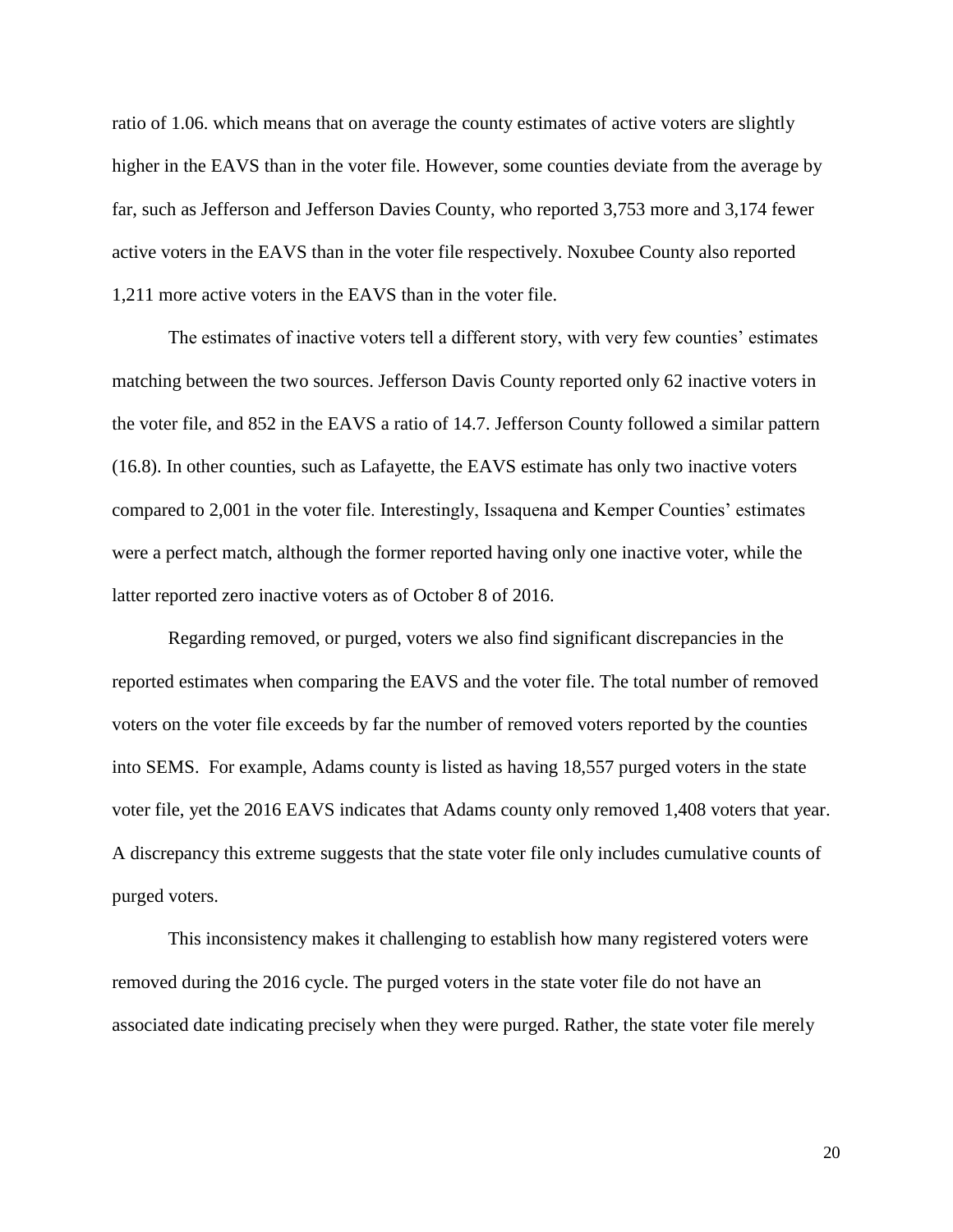includes their voter registration date and their last date voted.<sup>30</sup> While last date voted can help us infer roughly when they may have been purged, it would be an imperfect estimate, because purging does not only take place as a result of a voter's inactivity.<sup>31</sup> We estimated the number of voters removed from Mississippi's voter file after having voted in the 2010, 2012, and 2014 federal elections out of all voters who voted in that specific election year.

According to the data in the voter file, the rates of purged voters across all counties are quite high, especially after the 2010 and 2014 midterm elections, despite the fact that the raw numbers of removed voters are higher in 2012. Even when we add the numbers of voters who were removed after voting in the 2010, 2012, and 2012 elections, none of the estimates match with the data provided in the EAVS, and in fact, in many counties the removed voters in the voter file are up to five times smaller than what is reported in the EAVS (see Table 2 in Appendix).

<sup>&</sup>lt;sup>30</sup> The state's SEMS database connects with and tries to match its records electronically with data provided by other state agencies, namely the MS Department of Public Safety, MS Department of Health, and MS Administrator of the Courts. In addition, the state uploads a list from Crosscheck database on a monthly basis. This aids in the conduction of social security number checks and driver's license number checks for determining whether a potential change in voter status needs to be made due to either death or conviction of a disenfranchising crime. Also, SEMS has National Change of Address (NCOA) data uploaded to it by the Secretary of State's office, which then alerts each county's users when a possible match exists so that they can process the data in accordance to the NVRA.

<sup>&</sup>lt;sup>31</sup> This raises the question as to how the removal estimates for the 2016 election cycle were pulled from SEMS in order to complete the EAVS. As county circuit clerks explained to us in a series of interviews, SEMS allows its users to produce snapshots of voter registration data, so it is possible that the state was able to produce the report for the 2016 survey.

According to the Attorney/Assistant Secretary of State of Communications, "the larger number provided was all purged/rejected voters in the system at that time, and the smaller number was specific to the sate range of the survey. We maintain all voter records on SEMS, even purged status. This is not considered "deadwood" but historical records with no voting rights." Email communication, 06-25-2018.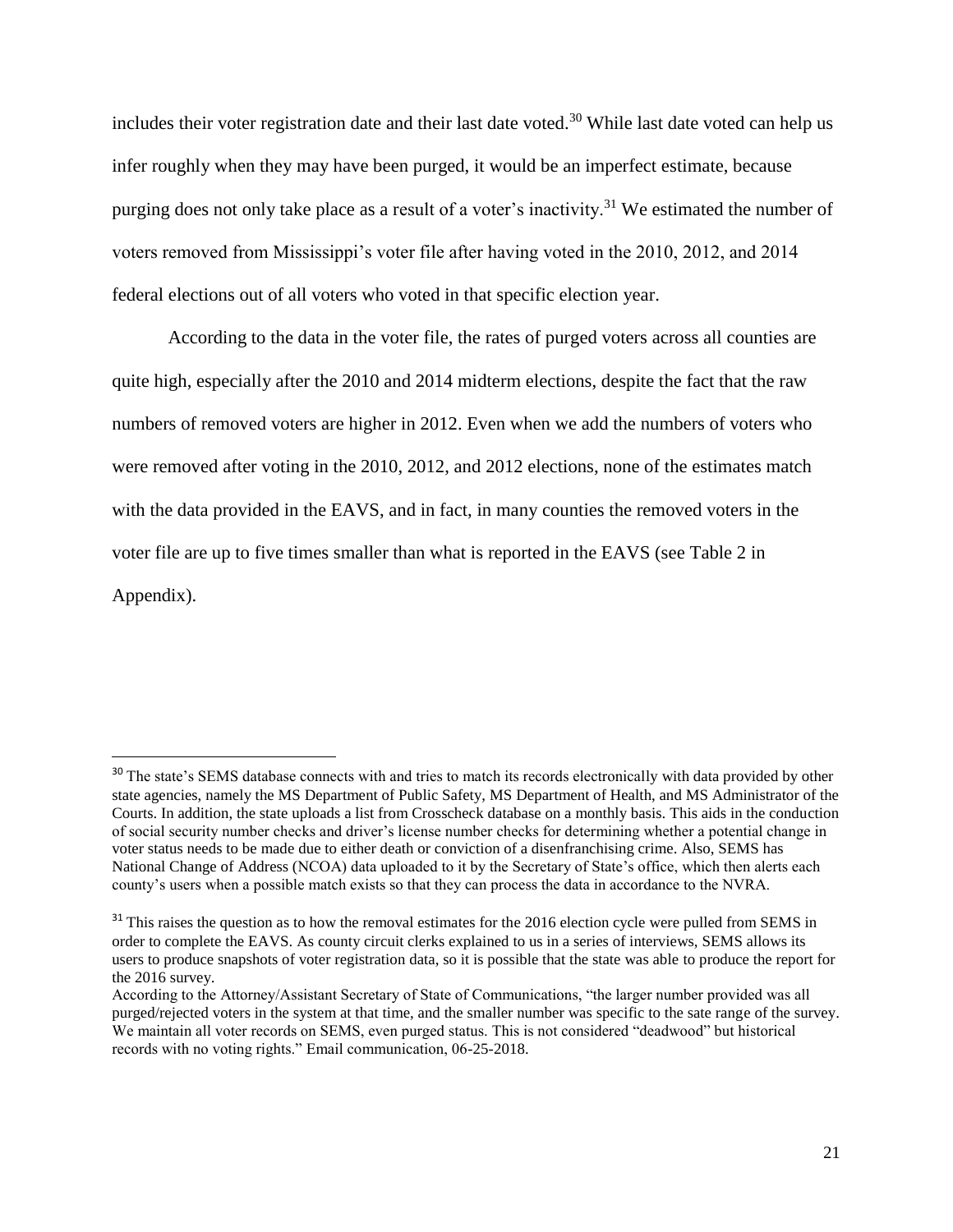



Comparing the estimates of rejected voter registrations between the 2016 EAVS and what the voter file contains was a challenge (Figure 2). According to many county circuit clerks, voter registration applications are "never rejected." In effect, 56 percent of the 82 counties (46 counties) reported zero rejected voter registrations in both the EAVS and the voter file. Among the counties that reported rejecting invalid voter registrations, the highest estimate reported in the EAVS was 181 in Lafayette County. All other counties reported rejecting fewer than 50 registrations regardless of population size, which is interestingly low and seems consistent with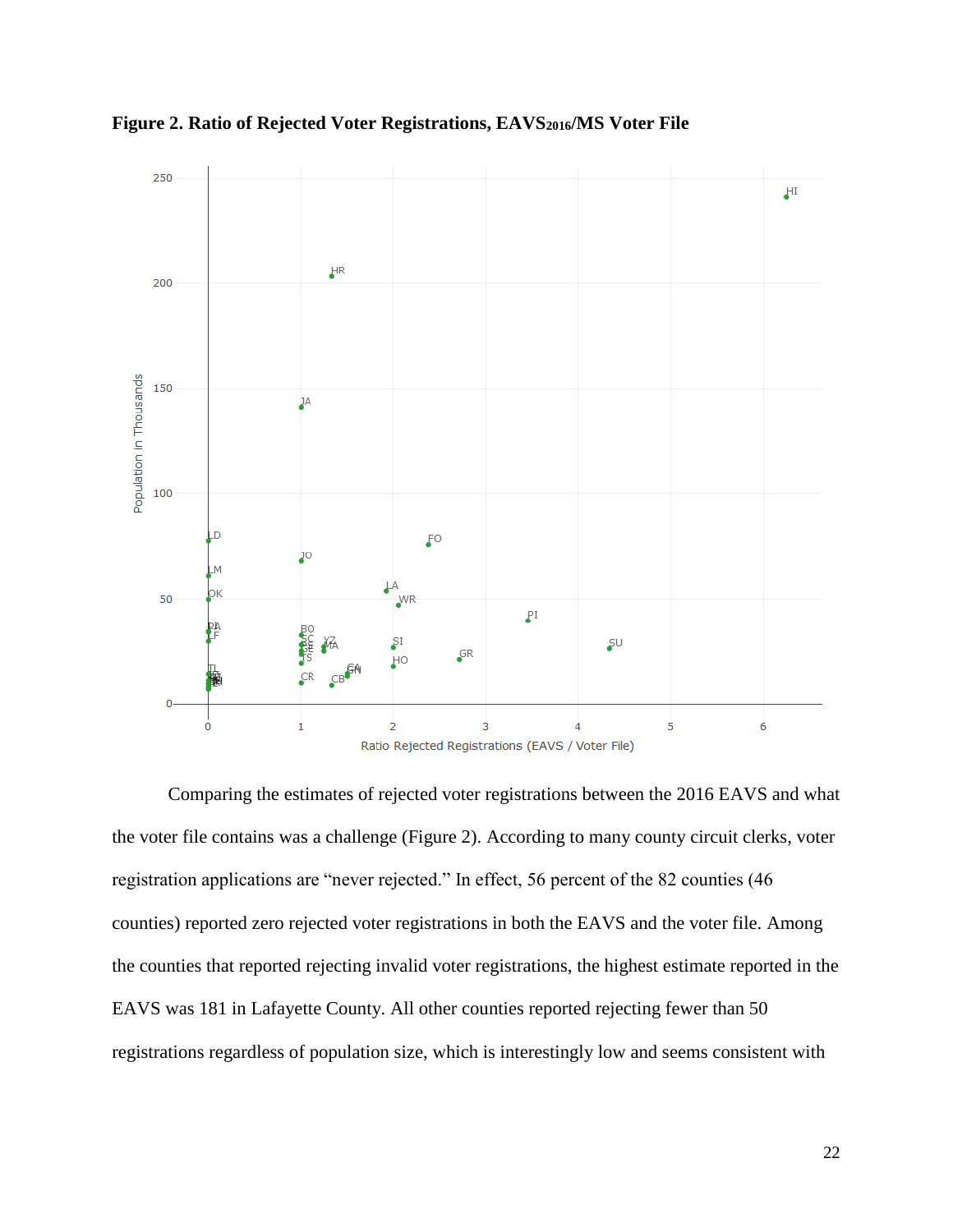the claim that Mississippi county elections officials "never" reject a voter registration application. The zeroes, however, might also mean that counties do not report rejected registrations. In fact, according to the Oktibbeha County Circuit Clerk, copies of all voter registration applications that are incomplete or unverified by the state's closing book deadline are kept at the Clerk's office, but the information is not entered in SEMS.



**Figure 3. Ratios of Absentee Ballots Requested and Returned, EAVS2016/MS Voter File**

The county estimates of absentee ballots requested and returned in the EAVS closely match the estimates we received from the Secretary of State's office. As Figure 3 shows, two out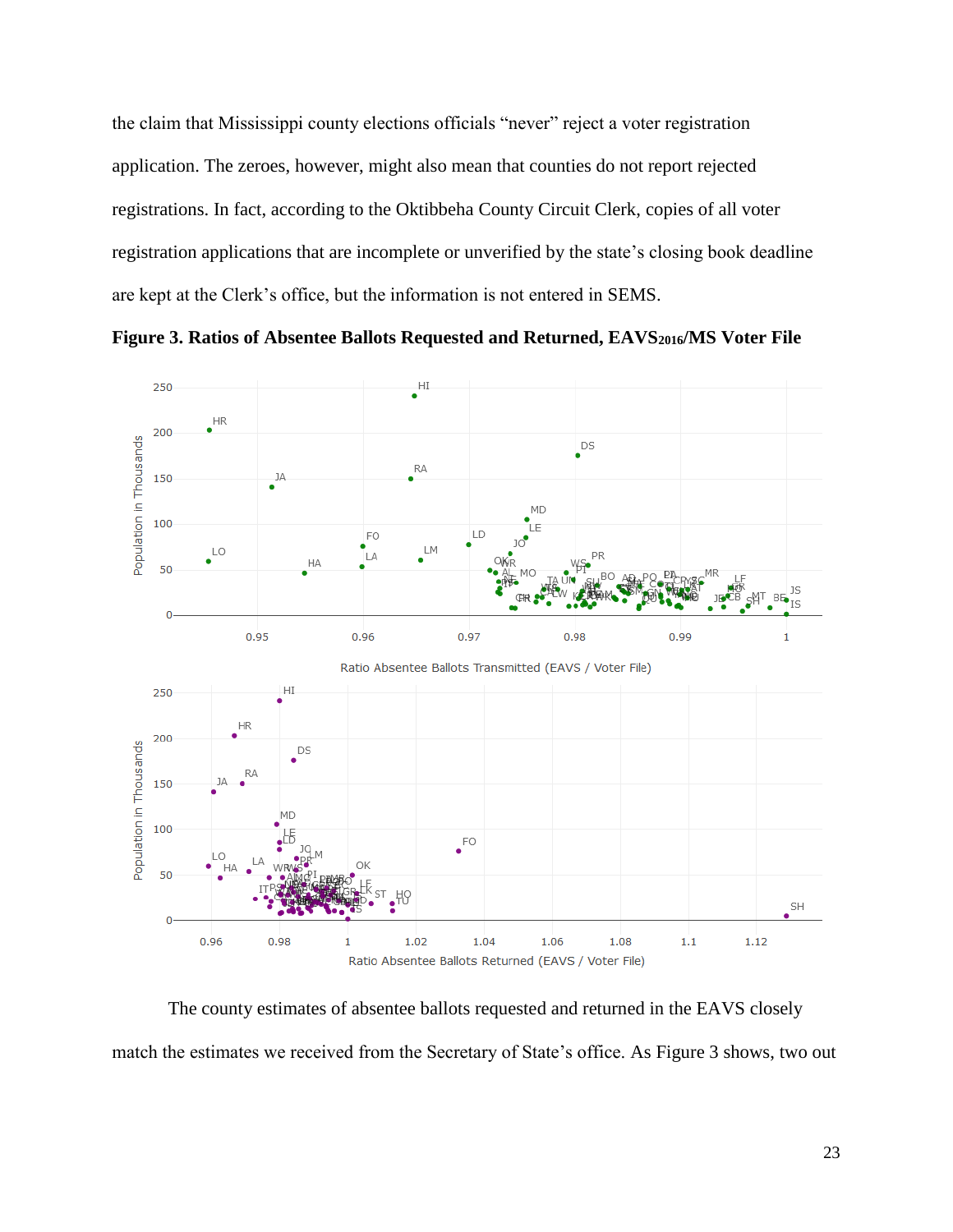of the 82 counties matched at a 1:1 ratio, and 78 counties' estimates were fewer in the EAVS by a small margin. Coahoma and Lawrence Counties were the notable outliers. According to the Secretary of State's reports, Coahoma received zero absentee ballots from a total of 676 returned. In the EAVS, it is reported that 667 absentee ballots were requested, and 676 were returned. The fact that the number of ballots transmitted if smaller than the number of ballots returned in the EAVS, combined with the zero absentee ballots returned in the EAVS is a strong indication of reporting errors in Coahoma County. This is interesting, since both estimates are drawn from SEMS, albeit at different points in time. However, the EAVS report was submitted prior to the date when we received the reports, so we cannot infer that by the time the EAVS was submitted Coahoma County might not have entered all absentee ballot information into SEMS.<sup>32</sup>

When we addressed this during our interview with the Mississippi Secretary of State's legal counsel, we were advised to "ask the counties," as they are responsible for the accuracy of the data. We followed-up with the Coahoma County Circuit Clerk and her deputy clerk clarified that the estimates were the same in the EAVS and their records in SEMS and suggested that the zeros must reflect a reporting error at the time the Secretary of State's office produced the report.<sup>33</sup> This interaction demonstrates the possible complexities in maintaining a hybrid structure insofar as producing such reports and who the state perceives as responsible for maintaining accurate records.

<sup>&</sup>lt;sup>32</sup> When we addressed this during our interview with the Mississippi Secretary of State's legal counsel on 4-3-2018, we were advised to "ask the counties," as they are responsible for the accuracy of the data. We followed-up with the Coahoma County Circuit Clerk on 7-3-2018, and her deputy clerk clarified that the estimates were the same in the EAVS and their records in SEMS and suggested that the zeros should reflect a reporting error at the time the Secretary of State's office produced the report.

<sup>&</sup>lt;sup>33</sup> Interview with Mississippi Secretary of State Office legal counsel on 4-3-2018. Interview with Coahoma County Circuit Clerk and deputy clerk on 7-3-2018.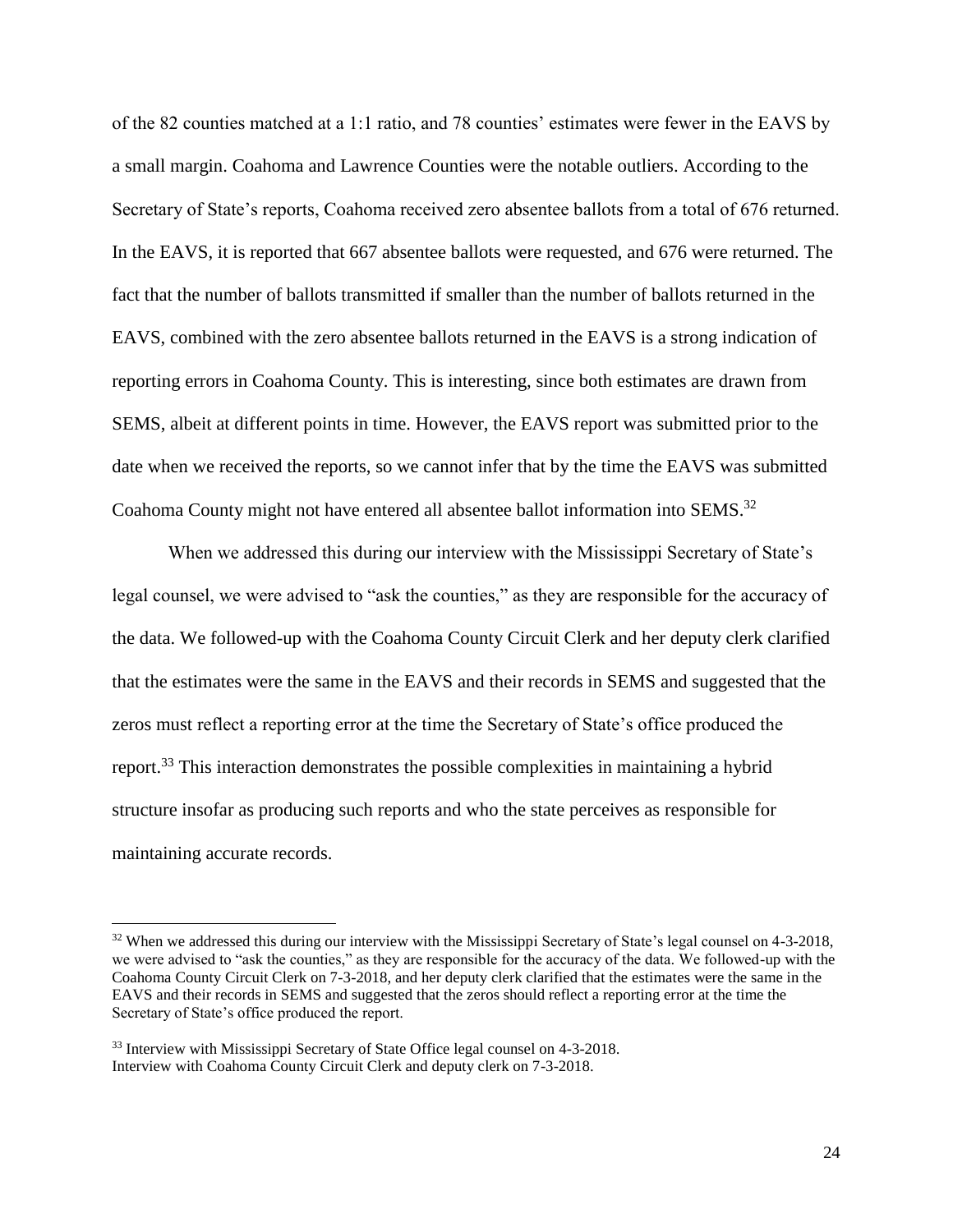Lawrence County is an outlier for a different reason. Technically, both estimates of absentee ballots sent and returned match, but the number of absentee ballots returned were zero. This suggests that Lawrence County does not report the data into SEMS, or none of the voters who requested absentee ballots cast a vote in 2016, or that the absentee ballots did not reach the voter, or the elections office due to an error. In fact, Lawrence County reported in the 2016 EAVS that 565 of the 667 absentee ballots transmitted were not returned for reasons unknown. This strongly indicates issues in the process of verifying these voters' information to ensure that the requested absentee ballots will reach them.<sup>34</sup>

Among all the variables that we compared, the estimates of provisional ballots cast and rejected were the most inconsistent for approximately 22 percent of Mississippi's counties (18). As Figure 4 shows, Adams County is the biggest outlier. In the Secretary of State's reports, only six provisional ballots were cast and three were rejected. In the 2016 EAVS, however, Adams County reported 271 provisional ballots cast, and 42 rejected. What is more, five counties reported zero provisional ballots cast in the 2016 election both in the EAVS and the Secretary of State's reports.

Two counties, Hinds and Holmes have zero provisional ballots in the Secretary of State's report yet reported 2,068 and 61 provisional ballots cast in the 2016 EAVS respectively. Again, these estimates are pulled from SEMS, albeit at different points in time. It is not clear why the totals of provisional ballots would change or not exist in SEMS eight months after they were reported to the EAVS, however, unless there is an error in how the data were entered. According

l

<sup>&</sup>lt;sup>34</sup> In effect, Lawrence County reported absentee ballots estimates only in one of the four bi-annual EAVS between 2008-2014 (Merivaki and Smith, 2015).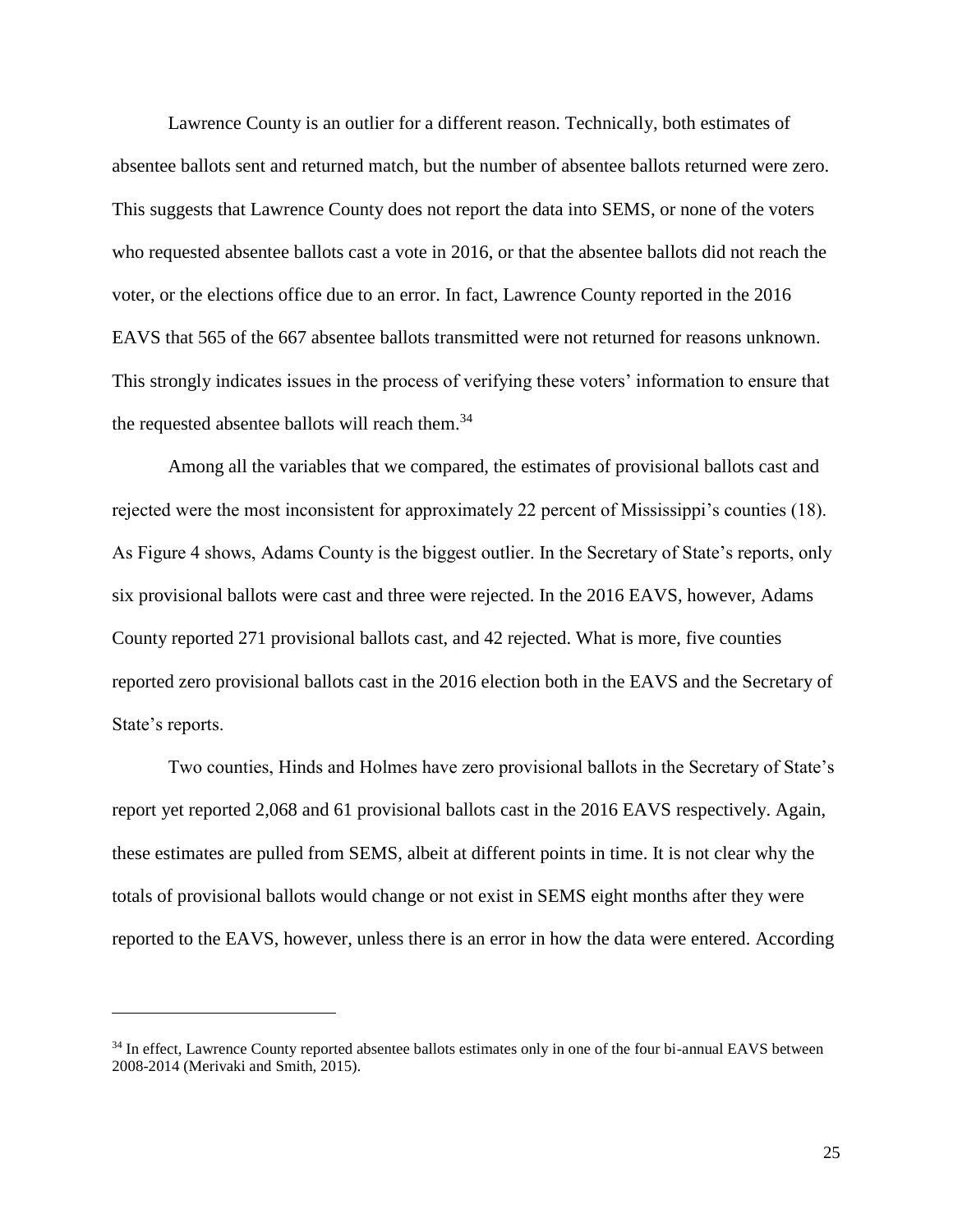to Kemper County Circuit Clerk, the state did not require counties to report provisional ballots, unless they were cast due to lack of photo id. If that is the case, then the zeros indicate lack of reporting from some counties. But it still does not explain why estimates from Hinds and Holmes Counties were reported in the EAVS, and not in the Secretary of State's reports.

**Figure 4. Ratios of Provisional Ballots Cast and Rejected, EAVS2016/MS Voter File**



The estimates of provisional ballots are particularly important, because they are issued when a voter's voter registration status cannot be verified at the polls or her name does not appear in the poll books. Such inconsistencies make it difficult to determine why voters did not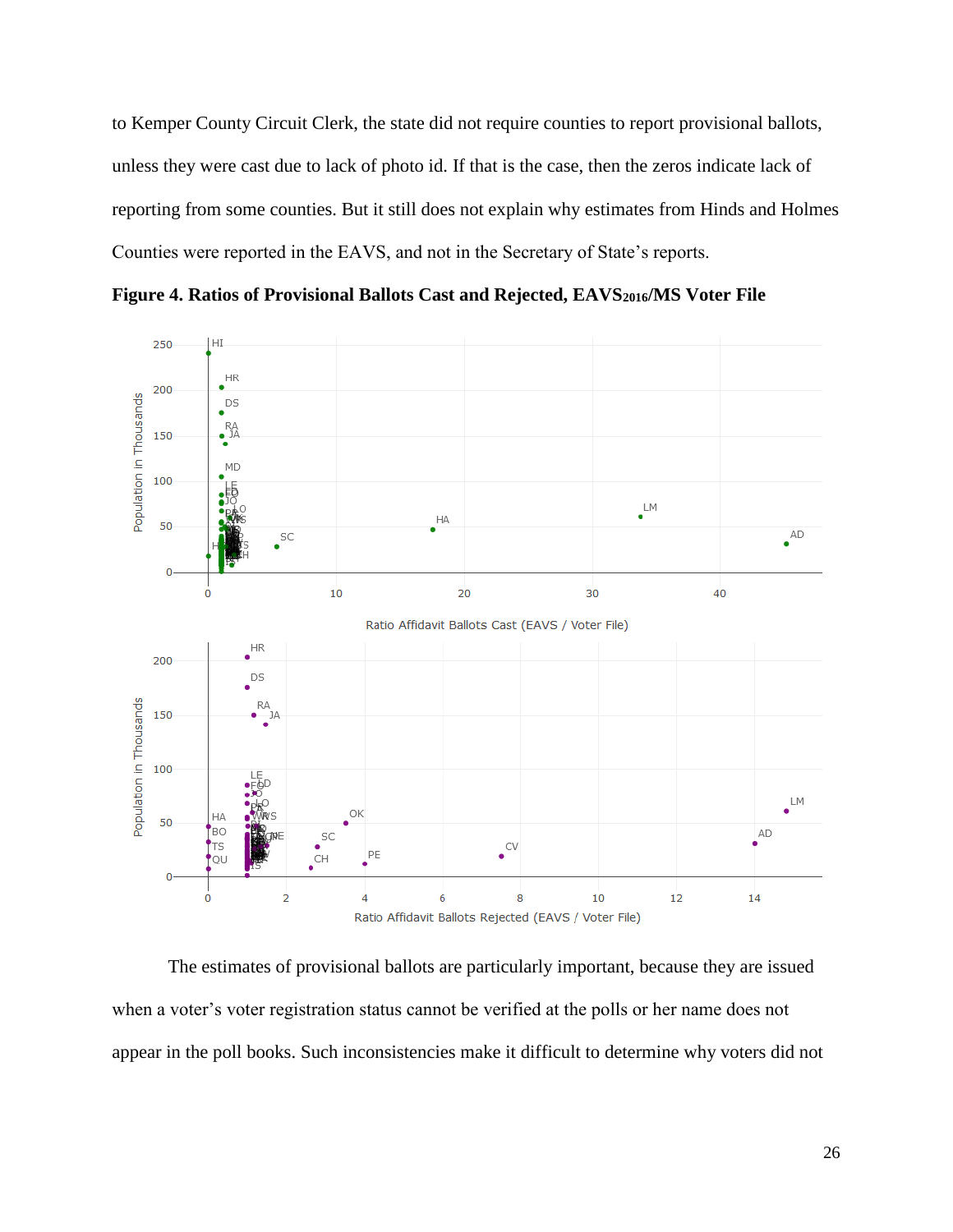cast a regular ballot in 2016, and whether provisional voting rates were high or low in Mississippi. What is more, Mississippi did not report to the EAVS the reasons why voters cast provisional ballots, although the Secretary of State's report contains that information, albeit with several counties reporting zeroes. When we followed up with the counties who reported zero provisional ballots cast in either the EAVS or in SEMS, we were told that they simply did not report the estimates into SEMS, but they retain copies of the ballots. This is another indication of the potential impact of a hybrid data management structure on retaining and updating records, especially when we move beyond accurate voter registration estimates, such as active and inactive registered voters, which seems to be the state's priority.

## **Are Some Counties More Efficient in Cleaning Voter Rolls Than Others?**

It is possible that the discrepancies we observe when comparing voter registration and voting estimates in the EAVS and Mississippi's voter files reflect issues in data reporting, rather than issues with maintaining accurate voter registration records. When entering and updating voter records on a weekly basis, errors might be unavoidable. According to Ansolabehere et al. (2010), however, inconsistencies in data reporting strongly indicate the existence of errors in localities' voter files. If erroneous records, such as nonsensical voter registration and voting dates, missing information, as well as data entry errors, appear in some counties at higher rates than others, then it is possible that voter list maintenance is more challenging for these counties. In terms of capacity to conduct list maintenance, large counties may contain more errors in their voter records purely in terms of population size. In contrast, small counties might be more familiar with the voters, and thus more able to update their records in a timely manner than large counties. As Figures 1-3 suggest, however, smaller counties had the most inconsistencies in reporting consistent voter registration and voting estimates. That said, Hinds County,

27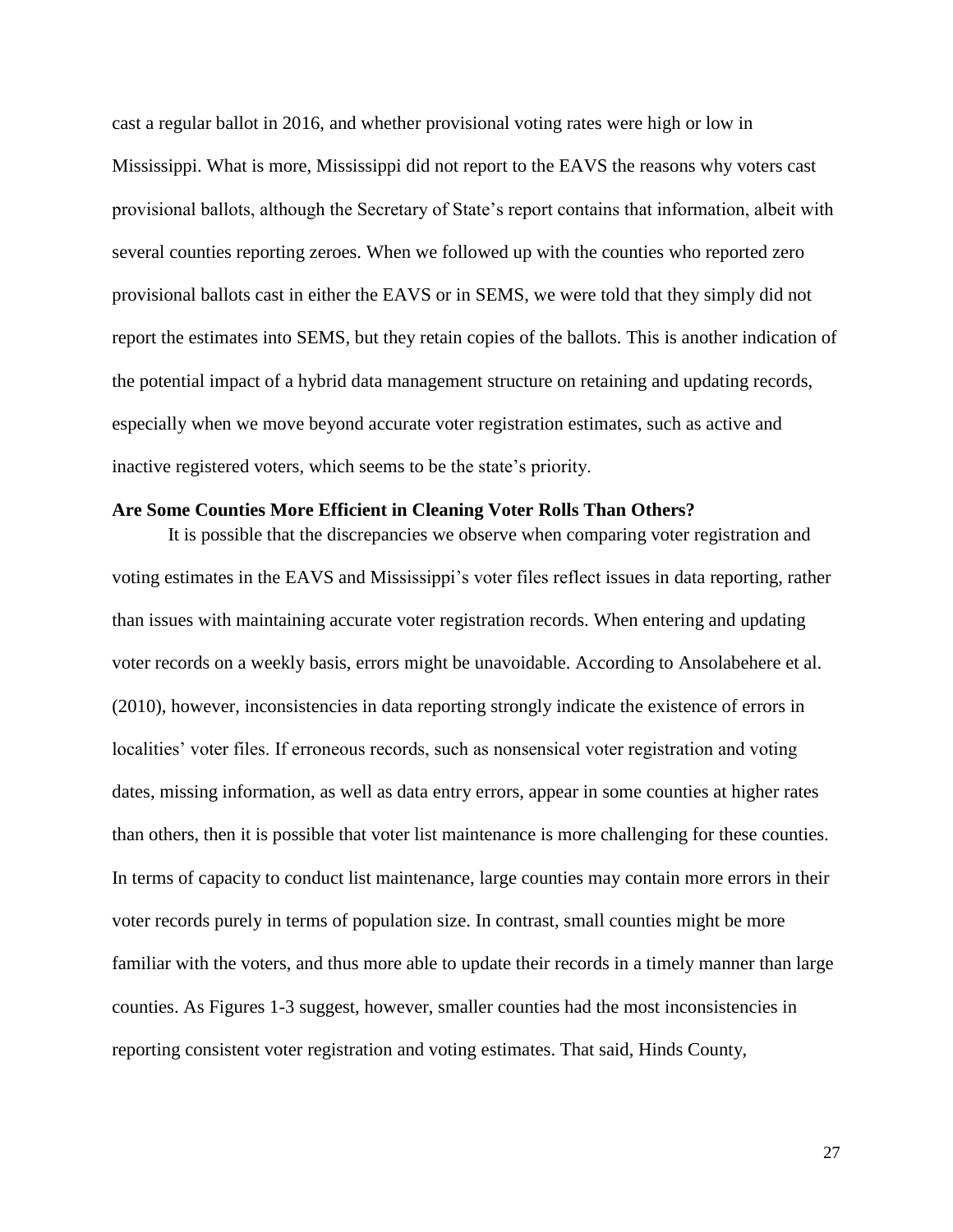Mississippi's largest county, has the most inconsistent estimates of provisional ballots cast and rejected.

Table 3 presents the number of counties whose voter records contain errors and inconsistencies, from nonsensical voter registration and last year voted dates of registered voters whose status is active or inactive, existence of duplicate records and non-reported rejected applications (zeroes). 66 counties contain voter records with registration dates ranging from 01/01/01, 01/01/1801 to 01/01/1920. Indicatively, Sharkey County reportedly has 1,313 registered voters whose registration date is 01/01/1801, 1,258 of which are active voters. This is interesting, as Sharkey County's population is 4,552 with a total of 3,099 active registered voters.

|                                             | Yes      | No |  |
|---------------------------------------------|----------|----|--|
| <b>Voter Registration Year 1-1920</b>       | 66       | 16 |  |
| <b>Last Year Voted 1801-1899; 2022</b>      | 19       | 63 |  |
| <b>Active Voters; No Last Date Voted</b>    | 20       | 62 |  |
| <b>Duplicate Records</b>                    | 16       | 66 |  |
| <b>Non-Reporting Rejected Registrations</b> | 49       | 33 |  |
|                                             | $N = 82$ |    |  |

**Table 3. Number of Mississippi Counties with Erroneous/Non-Reported Records**

The Mississippi voter file also contains records of active and inactive voters whose date of voting is recorded erroneously, such as 01/01/1801 or 01/01/2022. Hinds and Forrest Counties have 6,386 and 1,896 active and inactive voters respectively who reportedly last voted in 1899 or 1899. Although the numbers appear large, these erroneous records make up approximately 4 percent of the total registered active and inactive voters in the two counties' records. What is more, 20 counties keep records of active and inactive voters with no information of their last voting date. Scott County has the highest percentage of these voters from the total of active and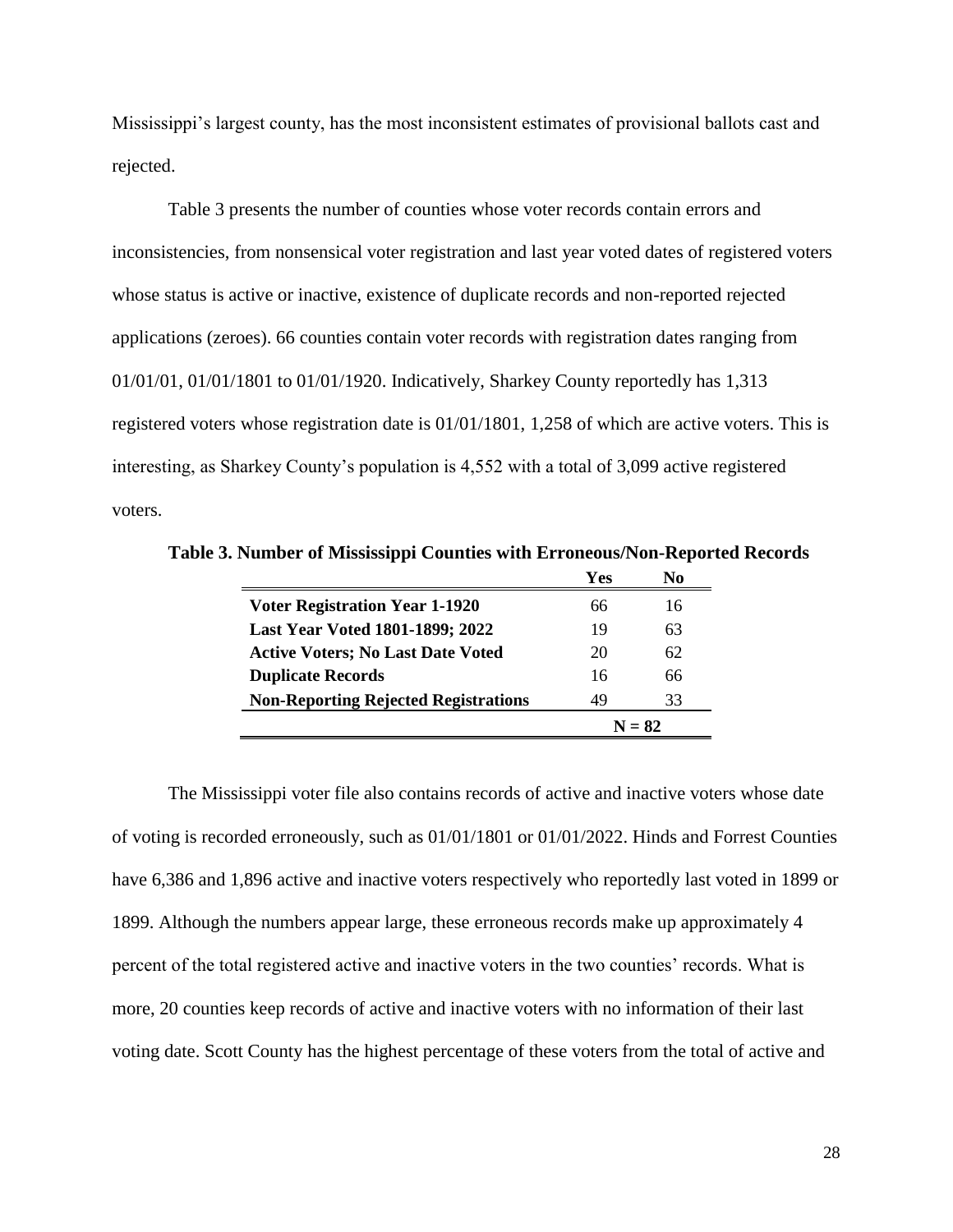inactive registered voters in its records (15%). Alcorn, Leake, Washington and Yazoo Counties were also among the few counties with rates of active and inactive voters whose voting date is missing, ranging from 11 to 14 percent of total active and inactive registered voters. As Ansolabehere and Hersh (2014: 81) explain, accurate voter registration and voter history dates are very important insofar as maintaining records of voters who may be inactive long enough and should be removed from the rolls. If a voting date is erroneously missing, or if the voter registration date cannot be verified, a voter's status may prematurely switch from active to inactive status.

In the 2016 EAVS, Mississippi reported that estimates of duplicate registrations are not available. This may be because once a county election commissioner approves that a record is duplicate, SEMS automatically updates the voter records, which suggests that no voter record will exist more than once in the voter file. However, this is not the case. Aside from the 239 records that the state marked as duplicate and retains for "tracking and auditing purposes," seventeen registration records were duplicated more than once, and thirty-three others were duplicated once.<sup>35</sup> As Table 2 shows, only 16 of the 82 counties contained duplicate records. It is possible that at the time the voter file was produced, these duplicate records were not yet approved by county election commissioners. If that is true, then a duplicate record implies that a voter moved from one county to another, so her status should be active. Interestingly, the slight

<sup>&</sup>lt;sup>35</sup> The Mississippi voter file contains duplicate voter records in a -NNNNNNNN voter identification format, while the non-duplicate records are in a NNNNNNNN format. Excluding the marked duplicates, we discovered the remaining duplicated records by matching the voter registration file with the voter history file for all federal elections since 2000.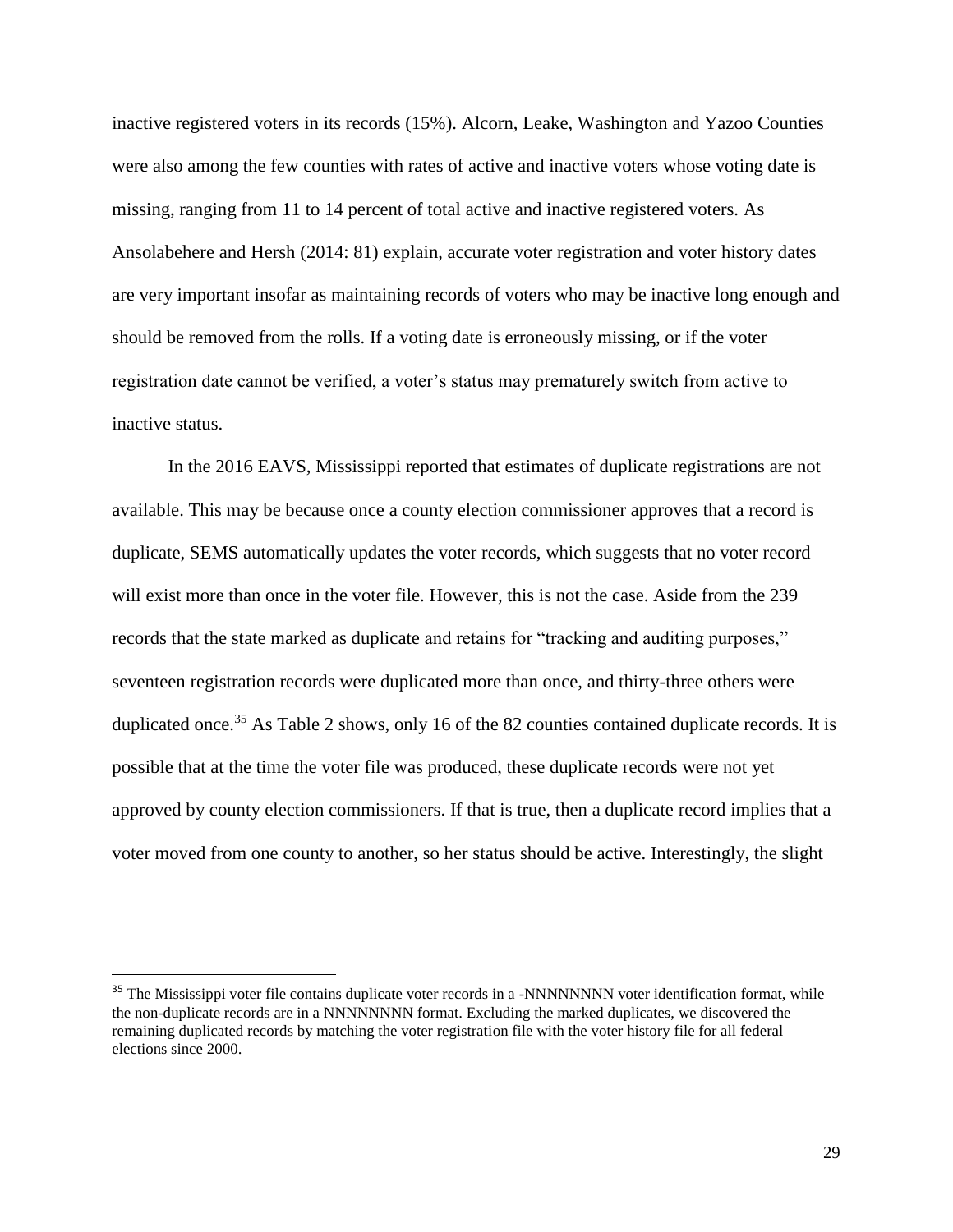majority of the records contain purged voters, which is another indicator that some counties retain records of purged voters, even in duplicate form, at higher rates than others.

It is not clear why the voter file would contain duplicate records, regardless of whether they are marked as such by the state. SEMS facilitates county coordination in voter list maintenance. In effect, not only can SEMS help county officials identify voters that may need to have their records merged or purged, but it also alerts other county officials when a change is made to any record that might be relevant to them. Specifically, when a record merge is proposed by one county official, it is electronically sent as an alert to the other county official for approval.<sup>36</sup> Given that counties have the ability to instantly update voter records we would not expect duplicate records in the voter file, especially when county elections officials clarify that they do not keep track of them.

Every prospective voter who submits a new voter registration application is marked as "pending" in SEMS until her information is verified and a new voter registration card is mailed. In that case, the voter will be marked as active. The applicants whose information is either incomplete or not verified will be switched from pending to rejected. There is significant variation in how county elections officials are processing such records. As Table 2 shows, 33 counties report rejected records in the voter file. As mentioned previously, some county circuit clerks report that they "never reject" voter registrations, while others are very clear they will reject applications when the applicant's information remains incomplete or unverified. In that case, the counties who report zero rejected registrations should be those who "never reject." When we followed up with some of these counties, however, the circuit clerks told us that they

<sup>36</sup> Secretary of State's office: SEMS PROCESSING – ECAM 2017.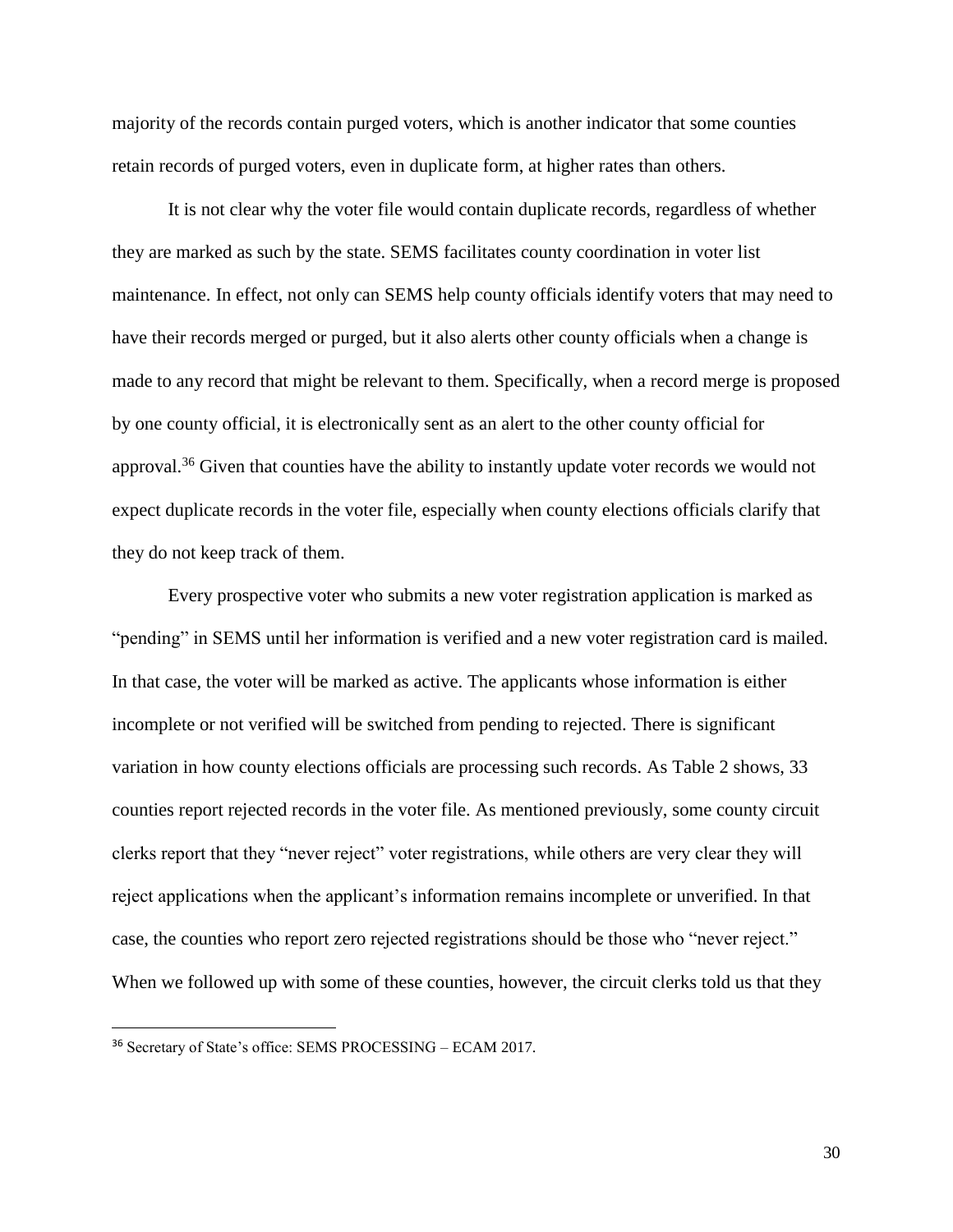do not report such records in SEMS. The zeroes, therefore, do not necessarily mean that registrations are "never" rejected, but that they may not be reported into SEMS, and therefore not available in the voter file.

In order to investigate whether small counties experience more challenges in cleaning voter rolls, as the descriptive statistics suggest, we run five logistic regressions with robust standard errors, clustered by county. The dependent variables are whether the county contains erroneous records or non-reported items, as described in Table  $1<sup>37</sup>$  The main independent variable is the county population, and we also control for the number of voter list maintenance meetings that county elections officials are statutorily required to meet per year, averaged by month.

|                              | <b>Nonsensical</b>  | <b>Nonsensical</b> | No.             | Non-              |                 |  |  |  |
|------------------------------|---------------------|--------------------|-----------------|-------------------|-----------------|--|--|--|
|                              | <b>Registration</b> | <b>Election</b>    | <b>Election</b> | <b>Contains</b>   | <b>Reported</b> |  |  |  |
|                              | Year                | Year               | Year $(A)$      | <b>Duplicates</b> | <b>Rejected</b> |  |  |  |
| <b>Population</b><br>Average | $+^*$               | $+***$             | $+***$          | NS <sup>-</sup>   | NS              |  |  |  |
| <b>Meetings</b>              | NS                  | _*                 | NS              | NS                | NS              |  |  |  |
| $N = 82$                     |                     |                    |                 |                   |                 |  |  |  |

**Table 4. Population and Administrative Impact on Probability of County Voter List Errors** 

As Table 2 shows, the county population is positively correlated with the likelihood that a county's records contain nonsensical registration years, election years, or active voters without a voting date. While it appears that larger counties are more likely to contain nonsensical election dates, more voter list maintenance meetings decreased the likelihood of such errors, ceteris

 $37$  An alternative would be to create a combined measure of erroneous records out of the five items. However, the Cronbach's alpha coefficient was below .65, and thus we could not use the measure as a dependent variable.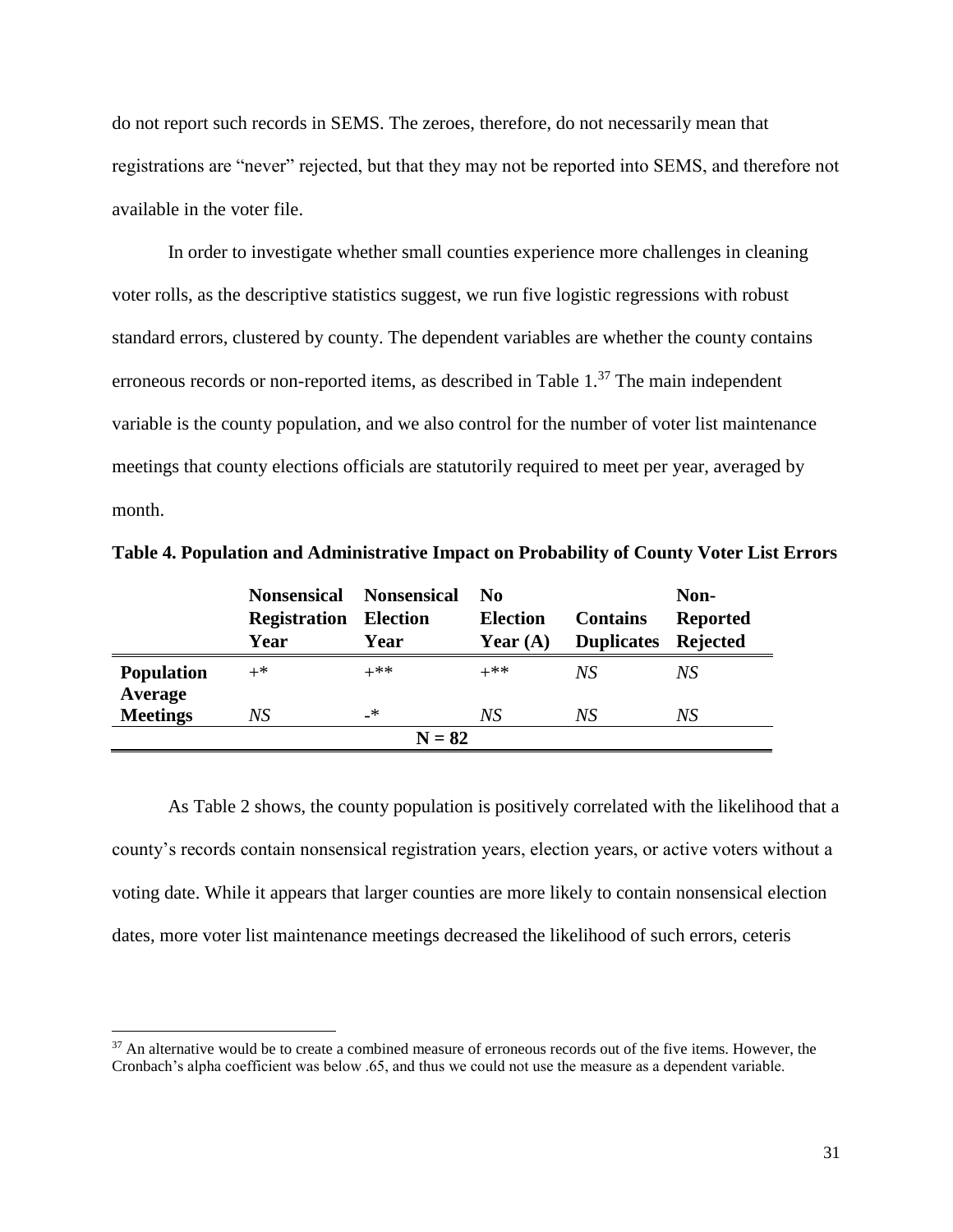paribus.<sup>38</sup> Neither population size not the average number of voter list maintenance meetings predict whether the county's records will contain duplicate records or zero rejected records. This is an interesting finding, which suggests that county election officials may update records that involve active and inactive voters more rigorously than processing records of incomplete voter registration applications that may result in a rejected registration.

We find no evidence that errors in the voter file are associated with issues in reporting voter registration and voting estimates in the 2016 EAVS. This may be contrary to the expectation that erroneous records in the voter file are associated with inconsistent reporting of voter registration and turnout estimates, as Ansolabehere et al. (2010) suggest. It is likely, therefore, that voter list maintenance is "efficient" to the extent as it does not significantly impact the status of eligible voters when they turn out to vote. If a voter is "active" and shows up to cast a ballot, perhaps it is not a priority to correct the voter's nonsensical voter registration date, but rather ensure that the voter's status remains "active".

#### **Conclusion**

l

According to our analysis, discrepancies in the Mississippi voter file are strongly correlated with the county's population size. This suggests that cleaning voter rolls may be a challenge for larger counties due to the size of the rolls. In effect, the counties which contained every type of erroneous records, from missing date of voting for active voters, to nonsensical voter registration and turnout dates, were Mississippi's largest counties, namely Harrison, and

<sup>&</sup>lt;sup>38</sup> We also run a logistic regression controlling for whether the county uses an electronic poll book to update a voter's history. Having e-poll books was not statistically significant in the model. We do not report it in Table 4 because the model was weak in statistical significance (p=.096) and did not perform as well as the base model (BIC).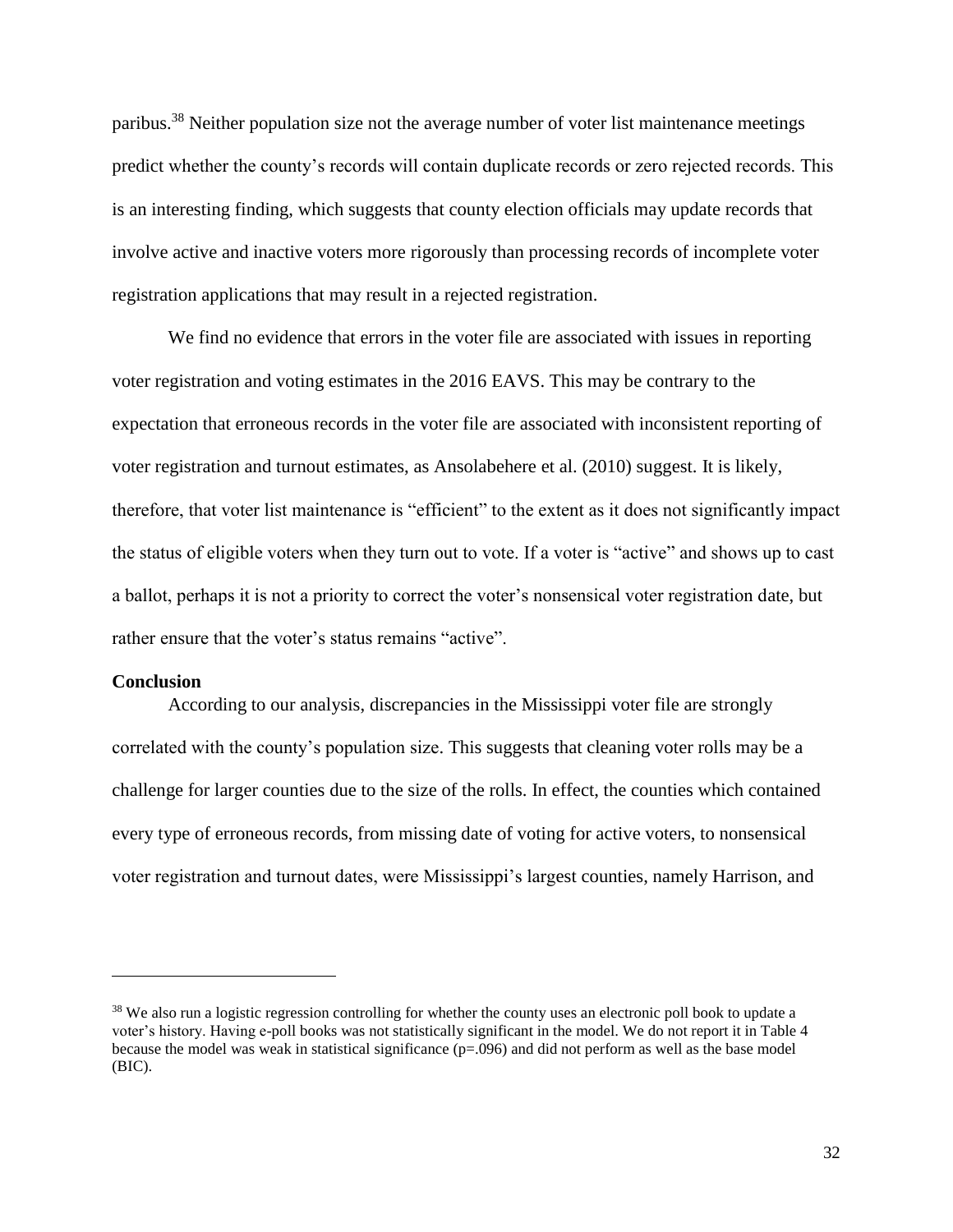Hinds Counties. As the descriptive figures showed, these two counties often stood out in terms of inconsistencies in reporting voter registration and turnout estimates in the 2016 EAVS.

Despite the statistical significance of population size in predicting errors in the voter file, we find that it is also worthwhile to address why small counties not fit the general pattern. Over 44 percent of Jefferson Davis County's records for instance contain errors, which is the highest percentage of erroneous records in the voter file. Jefferson Davis is the clear outlier, therefore, which strongly suggests that voter list maintenance is especially challenging for such a small county.

It is perhaps unrealistic to expect that voter registration lists will be 100% error-free. In the context of our study, there were a little over 2 million active and inactive registered voters in the Mississippi voter file, but also 326,688 active and inactive voters with no election date recorded. The errors we observed in the voter file reflect discrepancies in the frequency that data are updated by localities, as well as in the attentiveness to correct voter records that have missing or incomplete information. Several of the inconsistencies we found in the voter file involve active voters who voted in the 2012 and 2016 presidential elections. They should have been given the opportunity to update their information at the polls. The fact that erroneous and duplicate records appear only in specific counties strongly suggests that such issues are countyspecific, rather than a statewide issue.

In a hybrid structure such as the one that Mississippi identifies itself, counties have complete control of which data they will report to SEMS, as well as how often they will report and whether the data entered will be complete. The state regulates access to the database and is able to pull records to maintain the statewide voter list, as well as to report to the EAVS. Our

33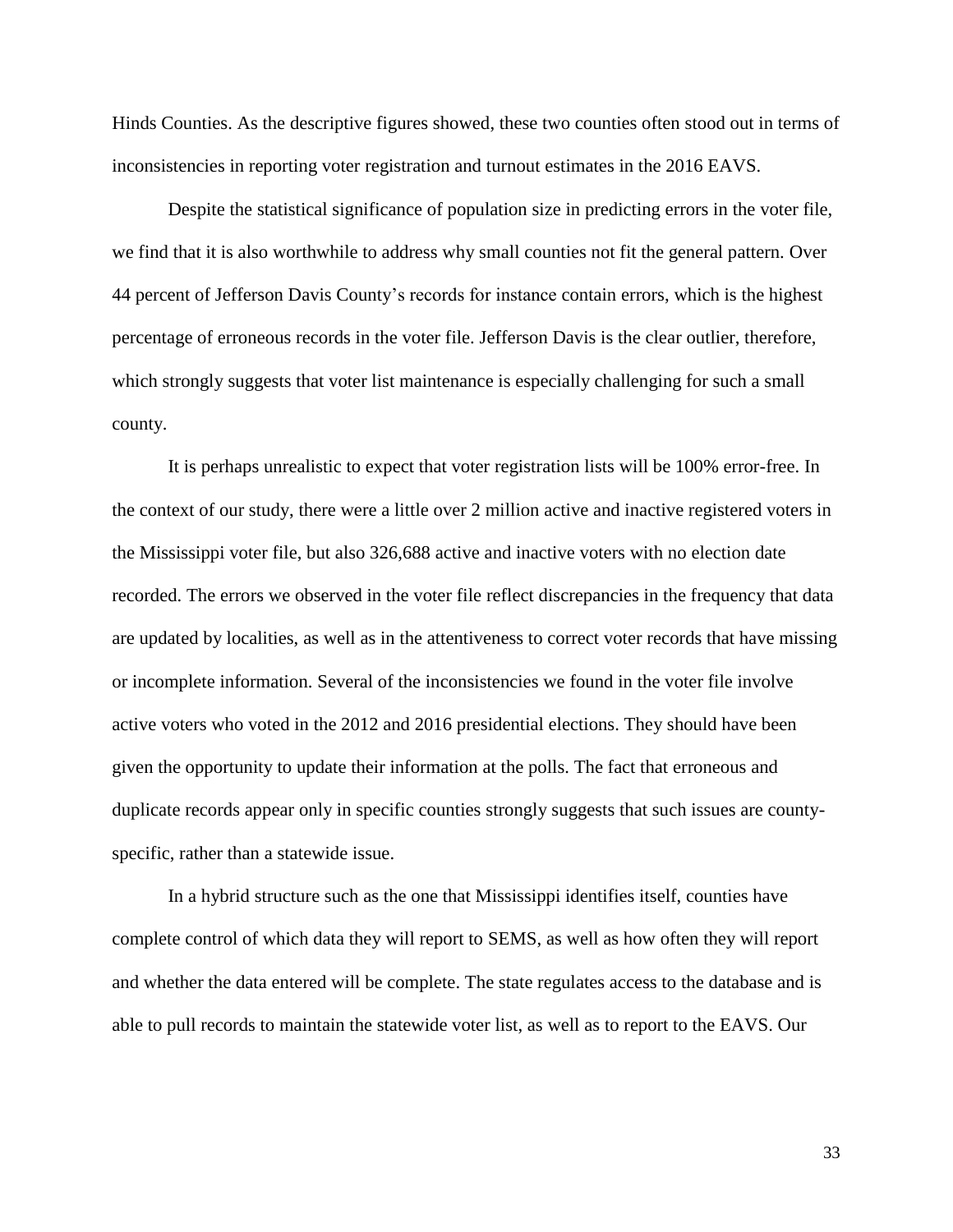analysis has barely scratched the surface of how consistently data are reported between the localities and the state, and whether the information reported to EAVS is accurate. As Merivaki and Smith (2015) argue, localities and states have improved in reporting complete data to the EAC, especially with respect to estimates of total registered voters, active and inactive, and turnout estimates. Many localities still do not report important information that can assist us in evaluating the efficiency of voter list maintenance across the states, such as new valid and rejected voter registrations, duplicate registrations, and rejected provisional ballots. Mississippi officials, for instance, informed us that they were not required to report voters who cast a provisional ballot for any reason except due to lack of voter id in the 2016 election.

We are limited in how much we can extrapolate by our analysis of one state's hybrid structure about efficient voter list maintenance in other hybrid states. Since databases are different from state to state, states are inherently different from one another in terms of demographics and operations, and hybrid systems specifically are all unique, it is nearly impossible to create any sort of meaningful benchmark to compare data to. Furthermore, since the creation of the database in 2006 is what has progressively increased data completion and data quality throughout the years, it would be impossible to make accurate comparisons of data before the database's implementation and after.

Our next steps are to compare the voter file's aggregated voter lists to each individual county's list for accuracy, as well as investigate deeper how localities are maintaining records of purged voters. When we asked county clerks how they address erroneous records, they respond by saying that they have been actively correcting such records "since they came into office." Interestingly, the county clerks who gave us this response are newly elected, which adds another

34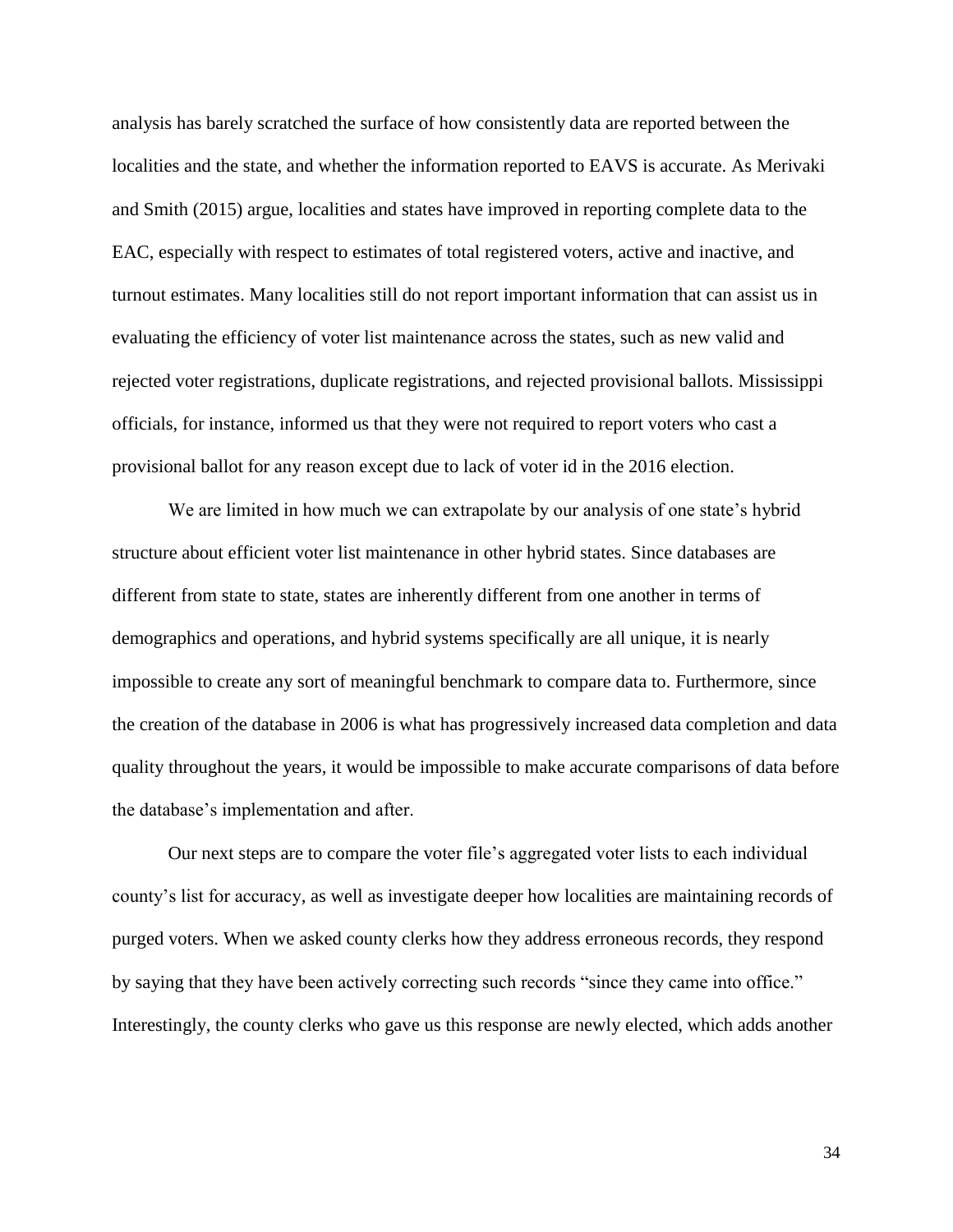dimension to our research, namely the tenure of the local election officials. Many county officials argued that purchasing electronic poll books facilitates record-keeping particularly insofar as updating voter history information, although our analysis does not confirm this claim. Nevertheless. these are important factors that can help uncover issues with maintaining voter lists at the local level. A notable challenge is the fact that missing or inapplicable data is sometimes reported to the EAVS by Mississippi as zero rather than null, making it difficult to tell what is truly missing and what is truly zero. As other researchers note (Pew, 2014), however, validation of the data constitutes an integral part of evaluating how states conduct elections, which should include how voter lists are updated and maintained.

While at this time the study is ongoing, one can already draw important conclusions about how Mississippi's hybrid system performs. Despite the theoretical advantages of this type of hybrid system relating to data accuracy and voter list maintenance efficiency, it is important that Mississippi policy makers continue to make reporting data to the SEMS system statutorily mandatory before academic studies will be able to analyze this empirically in a conclusive way. Still, it appears that the hybrid system does, at the very least, allow counties to make ad hoc decisions about how to maintain voter records in their respective jurisdictions. Election administration reform advocates, such as the Election Assistance Commission (EAC), strongly suggest the adoption of post-election audits, which Mississippi does not statutorily require. The Secretary of State announced that it will pilot the first statewide post-election audit to assess the counties' performance in the June 2018 primaries for U.S. Congress. This indicates that oversight may be necessary to ensure the quality of voter list maintenance under a hybrid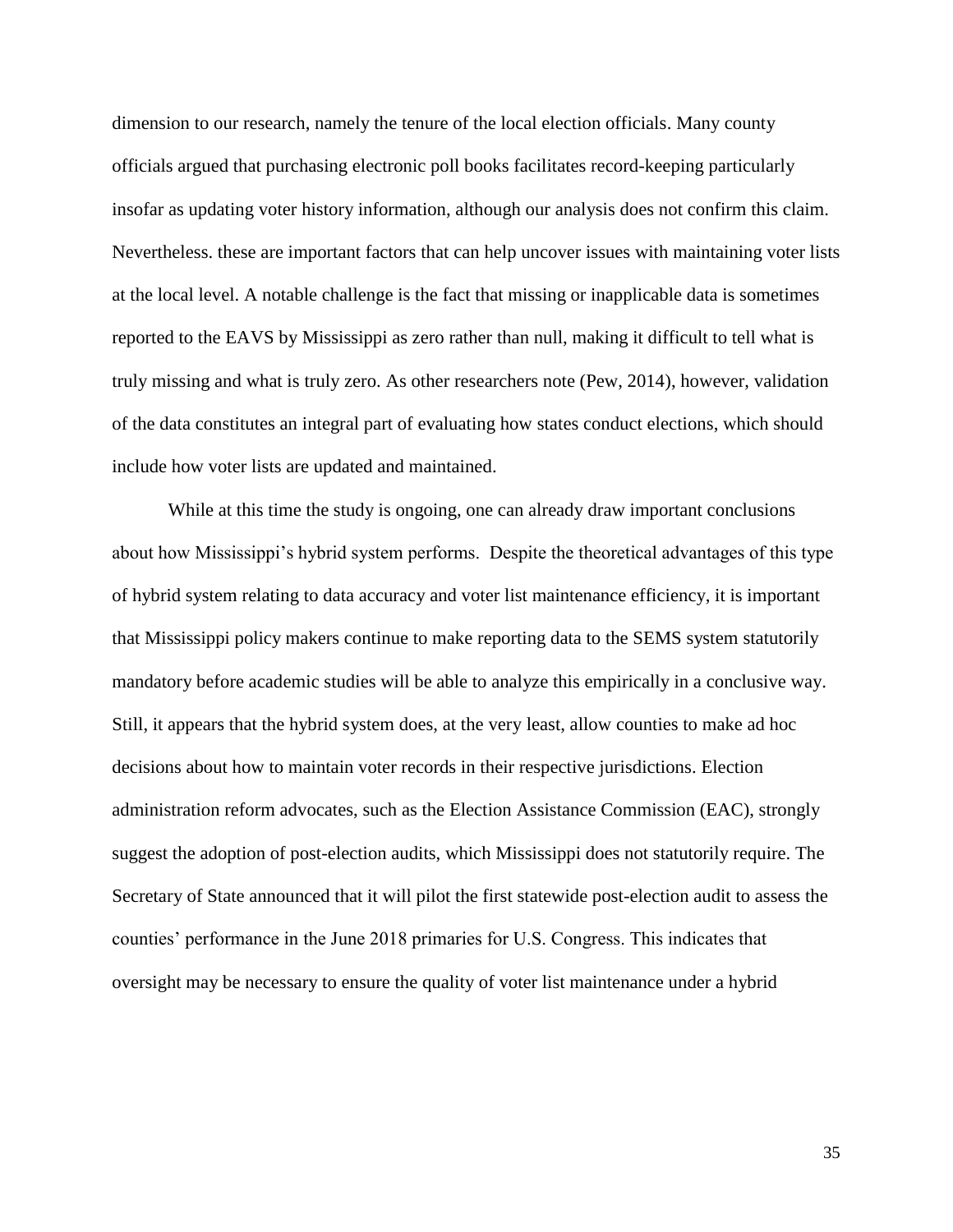structure, which may have similar implications for states that operate under a bottom-up structure.

In the future, researchers should seek to take a descriptive, case-study approach toward other hybrid systems so that systematic similarities can be identified, and unique differences can be analyzed with closer scrutiny. Furthermore, researchers should seek to clarify the relationships between removed, duplicate, and rejected registrations and demographic factors between hybrid states and among counties within hybrid states.<sup>39</sup> Finally, future research should seek to shed light on the differences between hybrid, top-down, and bottom-up structures regarding processing new, duplicate, and invalid voter registrations, as well as removing ineligible voters.

<sup>&</sup>lt;sup>39</sup> Unfortunately, the Mississippi voter file constrains us in that it does not report voter demographics or date of birth.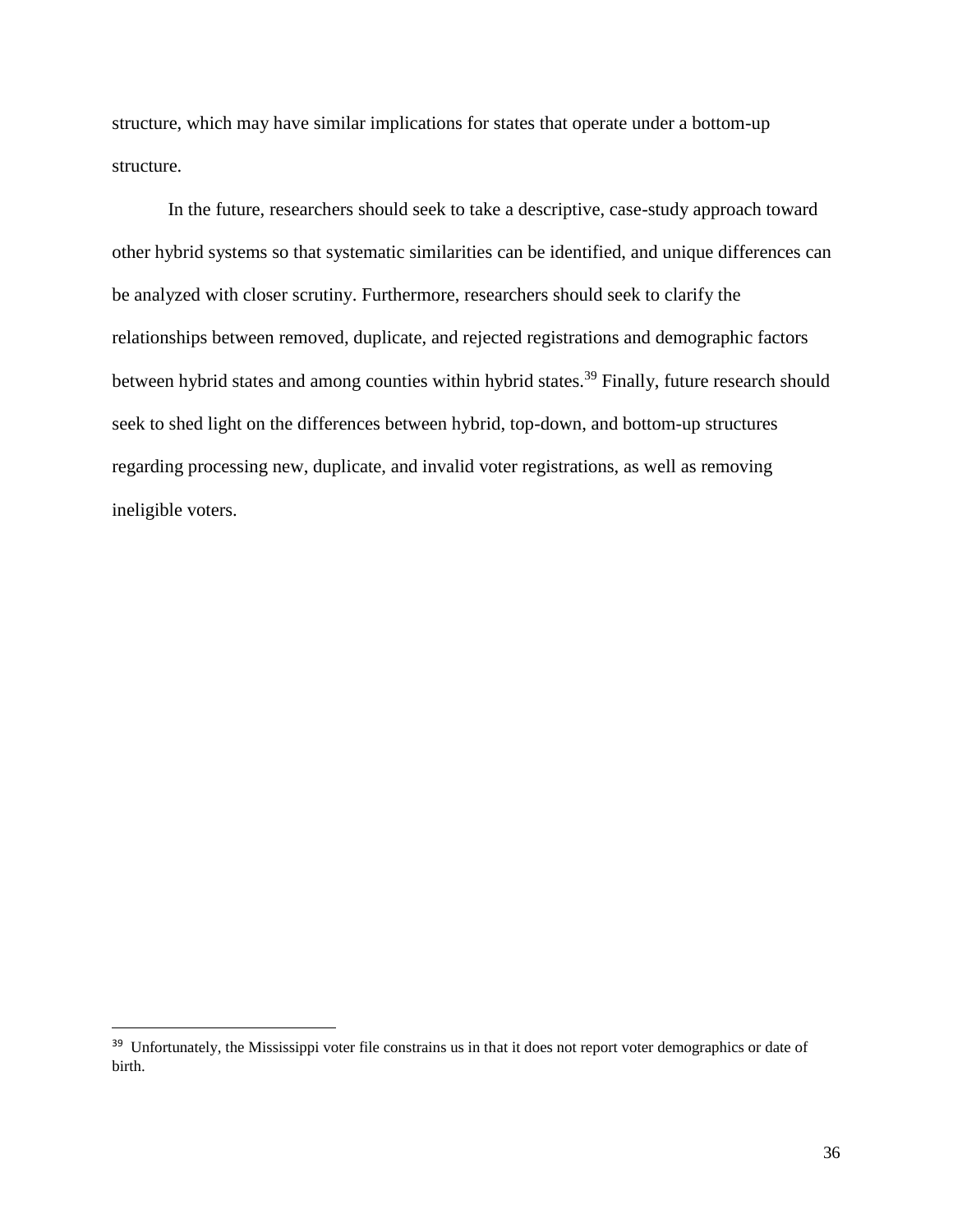# **References**

- Alvarez, Michael R., and Thad E. Hall. 2014. "Resolving Voter Registration Problems: Making Registration Easier, Less Costly, and More Accurate," in R. Michael Alvarez and Bernard Grofman eds. *Election Administration in the United States: The State of Reform After Bush V. Gore*. New York: Cambridge University Press: 186-198.
- Ansolabehere, Stephen, and Eitan Hersh. 2014. "Voter Registration: The Process and Quality of Lists," in Barry C. Burden and Charles Stewart III eds. *The Measure of American Elections*. New York: Cambridge University Press: 61-90.
- Ansolabehere, Stephen, Eitan Hersh, Alan Gerber, and David Doherty. 2010. *Voter Registration List Quality Pilot Studies: Report on Methodology*. Washington, DC: The Pew Center on the States, 2010.
- Burden, Barry C. 2014. "Registration and Voting: A View from the Top," in Barry C. Burden and Charles Stewart III eds. *The Measure of American Elections*. New York: Cambridge University Press: 40-60.
- Burden, Barry C., and Charles Stewart III. 2014. "Introduction to the Measure of American Elections," in Barry C. Burden and Charles Stewart III eds. *The Measure of American Elections*. New York: Cambridge University Press:1-39.
- Craig, Michael. 2015. "Cost Effectiveness of Retaining Top Internal Talent in Contrast to Recruiting Top Talent," *Competition Forum* 13 (2): 203–9.
- The Pew Center on the States. 2008."Data for Democracy Improving Elections Through Metrics and Measurement."
- Pew Charitable Trusts. July 2005. "Assorted Rolls: Statewide Voter Registration Databases Under HAVA."

\_\_\_\_\_\_\_\_\_\_\_\_\_\_\_\_\_. Elections Performance Index: Methodology. July 2014.

- Greene, Sean. "Statewide Voter Registration Systems | US Election Assistance Commission," August 31, 2017.
- Hall, Thad E. 2013. "US Voter Registration Reform," *Electoral Studies*, Special Symposium: The New Research agenda on Electoral Integrity,"32 (4): 589–96.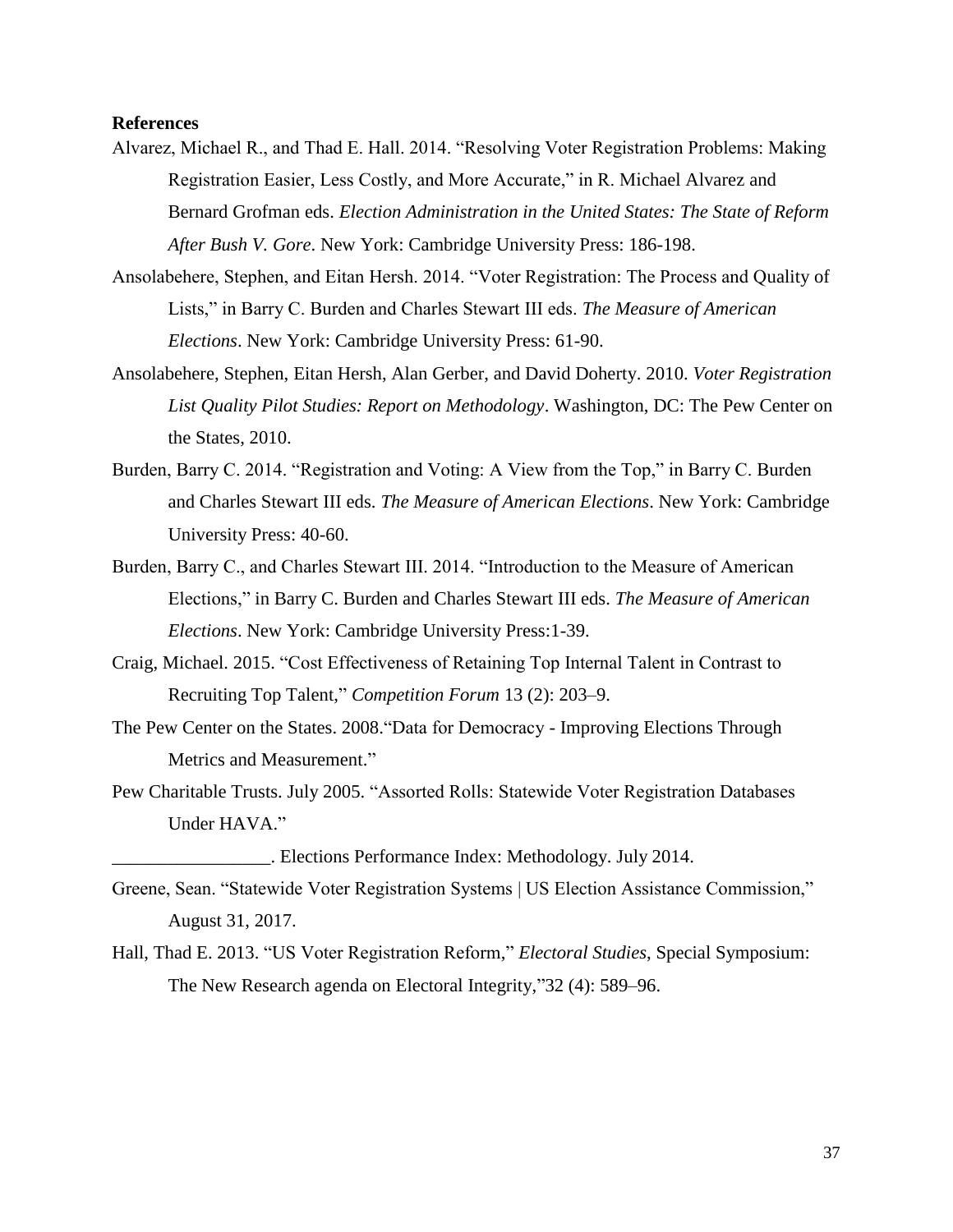- Hale, Kathleen, and Christa Daryl Slaton. 2008. "Building Capacity in Election Administration: Local Responses to Complexity and Interdependence," *Public Administration Review* 68.5: 839-849.
- Kropf, Martha E., and David C. Kimball. 2012. *Helping America Vote: The Limits of Election Reform*. New York; London: Routledge.
- Merivaki, Thessalia. 2018. "Investigating Voter Registration Rejections in Florida," *State Politics and Policy Quarterly* (forthcoming).
- Merivaki, Thessalia and Daniel A. Smith. 2016. "Casting and Verifying Provisional Ballots in Florida," *Social Science Quarterly* 97(3): 729-747.

\_\_\_\_\_\_\_\_\_\_\_\_\_\_\_\_\_\_\_\_\_\_\_\_\_\_\_\_\_\_\_\_\_\_. 2015."The Contributions and Conundrums of Technology: The Election Administration and Voting Survey and Data Reporting Consistency," The Evolution of Election Administration since the VRA 1965-2015 Symposium, Auburn, September 15, 2015.

- Robertson, Hawley. 2017. "Duties of Election Commissioners Concerning Voter Roll Maintenance". ECAM Training Materials.
- Sabatier, Paul A. 1986. "Top-down and Bottom-up Approaches to Implementation Research" A Critical Analysis and Suggested Synthesis," *Journal of Public Policy* 6: 21-48.

Shackelford, Scott J., Bruce Schneier, Michael Sulmeyer, Anne Boustead, Ben Buchanan, Amanda N. Craig Deckard, Trey Herr, and Jessica Malekos Smith. 2017. "Making Democracy Harder to Hack," *University of Michigan Journal of Law Reform* 50 (3): 629– 68.

Tokaji, Daniel P. 2013. *Election Law in a Nutshell*. West Nutshell Series. St. Paul, MN: West.

U.S. Election Assistance Commission. "2010 Statutory Overview Report," May 2011.

\_\_\_\_\_\_\_\_\_\_\_\_\_\_\_\_\_\_\_\_\_\_\_\_\_\_\_\_\_\_. 2016 Statutory Overview All State Responses in PDF

Portfolio."

\_\_\_\_\_\_\_\_\_\_\_\_\_\_\_\_\_\_\_\_\_\_\_\_\_\_\_\_\_\_. "2016 Statutory Overview Instrument."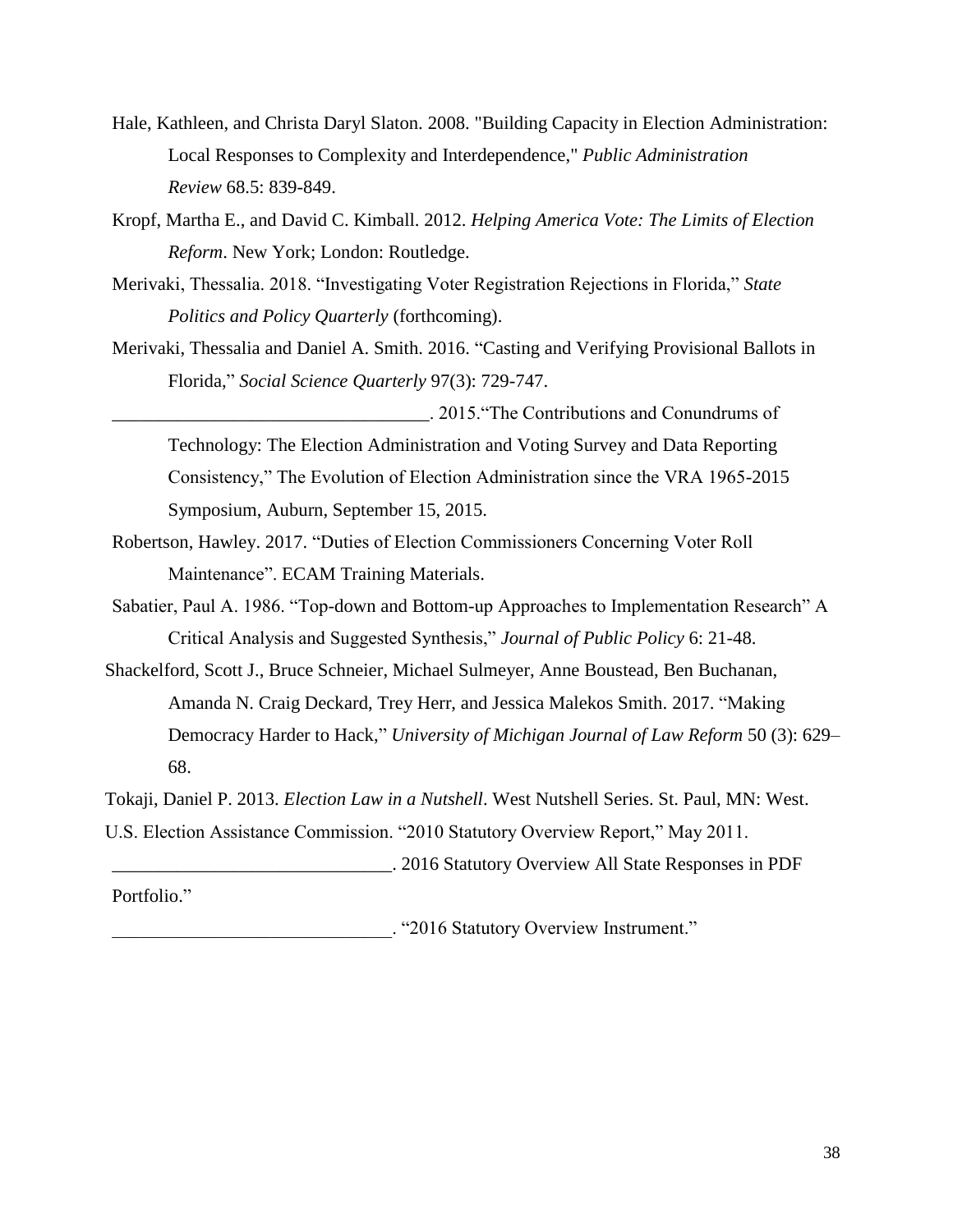|                | <b>Voted</b> | <b>Voted</b> | <b>Voted</b> | <b>Total</b><br>2010- | <b>Total</b> |          | Ratio<br>EAVS/ |
|----------------|--------------|--------------|--------------|-----------------------|--------------|----------|----------------|
| <b>County</b>  | 2010         | 2012         | 2014         | 2014                  | <b>EAVS</b>  | Diff.    | Voter File     |
| Adams          | 199          | 1,186        | 282          | 1,667                 | 1480         | 187      | 0.89           |
| Alcorn         | 146          | 723          | 89           | 958                   | 845          | 113      | 0.88           |
| Amite          | 56           | 445          | 101          | 602                   | 837          | $-235$   | 1.39           |
| Attala         | 108          | 567          | 108          | 783                   | 976          | $-193$   | 1.25           |
| Benton         | 43           | 335          | 55           | 433                   | 696          | $-263$   | 1.61           |
| <b>Bolivar</b> | 174          | 542          | 114          | 830                   | 4,904        | $-4,074$ | 5.91           |
| Calhoun        | 62           | 368          | 61           | 491                   | 576          | $-85$    | 1.17           |
| Carroll        | 48           | 297          | 57           | 402                   | 293          | 109      | 0.73           |
| Chickasaw      | 80           | 312          | 59           | 451                   | 669          | $-218$   | 1.48           |
| Choctaw        | 61           | 249          | 47           | 357                   | 919          | $-562$   | 2.57           |
| Claiborne      | 83           | 334          | 58           | 475                   | 1,059        | $-584$   | 2.23           |
| Clarke         | 78           | 400          | 125          | 603                   | 1,023        | $-420$   | 1.70           |
| Clay           | 133          | 439          | 119          | 691                   | 1,259        | $-568$   | 1.82           |
| Coahoma        | 104          | 563          | 109          | 776                   | 1,296        | $-520$   | 1.67           |
| Copiah         | 186          | 675          | 151          | 1012                  | 826          | 186      | 0.82           |
| Covington      | 116          | 375          | 111          | 602                   | 547          | 55       | 0.91           |
| DeSoto         | 877          | 3,697        | 1,015        | 5589                  | 8,047        | $-2,458$ | 1.44           |
| Forrest        | 518          | 1,456        | 433          | 2,407                 | 3,059        | $-652$   | 1.27           |
| Franklin       | 31           | 319          | 53           | 403                   | 551          | $-148$   | 1.37           |
| George         | 172          | 478          | 123          | 773                   | 767          | 6        | 0.99           |
| Greene         | 64           | 282          | 50           | 396                   | 488          | $-92$    | 1.23           |
| Grenada        | 137          | 664          | 143          | 944                   | 810          | 134      | 0.86           |
| Hancock        | 287          | 726          | 312          | 1,325                 | 1,093        | 232      | 0.82           |
| Harrison       | 875          | 2201         | 763          | 3839                  | 3,890        | $-51$    | 1.01           |
| Hinds          | 1,029        | 3,160        | 1,789        | 5,978                 | 7,766        | $-1,788$ | 1.30           |
| Holmes         | 78           | 265          | 116          | 459                   | 445          | 14       | 0.97           |
| Humphreys      | 55           | 289          | 54           | 398                   | 450          | $-52$    | 1.13           |
| Issaquena      | 15           | 34           | 7            | 56                    | 233          | -177     | 4.16           |
| Itawamba       | 80           | 348          | 86           | 514                   | 936          | $-422$   | 1.82           |
| Jackson        | 1,014        | 2,460        | 868          | 4,342                 | 6,477        | $-2,135$ | 1.49           |
| Jasper         | 137          | 480          | 107          | 724                   | 1,543        | $-819$   | 2.13           |
| Jeff Davis     | 103          | 378          | 86           | 567                   | 559          | $8\,$    | 0.99           |
| Jefferson      | 81           | 283          | 47           | 411                   | 258          | 153      | 0.63           |
| Jones          | 349          | 1,280        | 507          | 2,136                 | 2,351        | $-215$   | 1.10           |
| Kemper         | 32           | 225          | 39           | 296                   | 508          | $-212$   | 1.72           |

**Table 4. Estimates of Removed Voters After the 2010, 2012, and 2014 General Elections**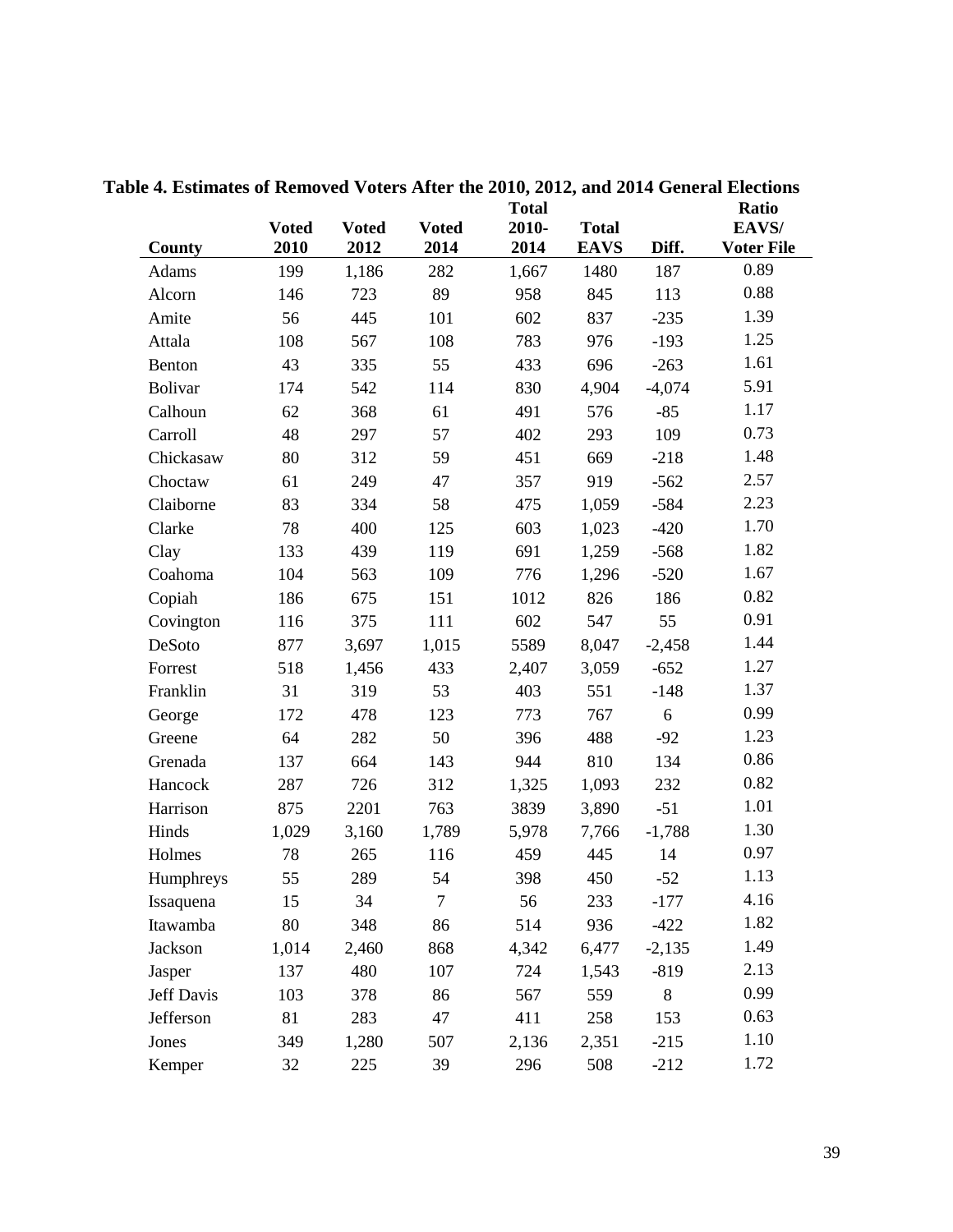| Lafayette    | 328 | 1,242 | 279 | 1,849 | 1,939 | $-90$    | 1.05 |
|--------------|-----|-------|-----|-------|-------|----------|------|
| Lamar        | 512 | 1,314 | 442 | 2,268 | 2,497 | $-229$   | 1.10 |
| Lauderdale   | 265 | 1,732 | 446 | 2,443 | 2,193 | 250      | 0.90 |
| Lawrence     | 75  | 330   | 101 | 506   | 716   | $-210$   | 1.42 |
| Leake        | 128 | 478   | 96  | 702   | 813   | $-111$   | 1.16 |
| Lee          | 459 | 1,601 | 377 | 2,437 | 4,725 | $-2,288$ | 1.94 |
| Leflore      | 169 | 553   | 166 | 888   | 2,395 | $-1,507$ | 2.70 |
| Lincoln      | 180 | 1,007 | 199 | 1,386 | 3,020 | $-1,634$ | 2.18 |
| Lowndes      | 441 | 1,027 | 278 | 1,746 | 1,386 | 360      | 0.79 |
| Madison      | 463 | 1,910 | 637 | 3,010 | 3,675 | $-665$   | 1.22 |
| Marion       | 181 | 835   | 171 | 1,187 | 1,221 | $-34$    | 1.03 |
| Marshall     | 220 | 801   | 152 | 1,173 | 1,061 | 112      | 0.90 |
| Monroe       | 181 | 775   | 173 | 1,129 | 1,482 | $-353$   | 1.31 |
| Montgomery   | 50  | 334   | 66  | 450   | 587   | $-137$   | 1.30 |
| Neshoba      | 106 | 509   | 125 | 740   | 810   | $-70$    | 1.09 |
| Newton       | 91  | 511   | 121 | 723   | 639   | 84       | 0.88 |
| Noxubee      | 71  | 259   | 63  | 393   | 544   | $-151$   | 1.38 |
| Oktibbeha    | 248 | 918   | 292 | 1,458 | 1,773 | $-315$   | 1.22 |
| Panola       | 291 | 635   | 123 | 1,049 | 4,124 | $-3075$  | 3.93 |
| Pearl River  | 322 | 919   | 315 | 1556  | 2,254 | $-698$   | 1.45 |
| Perry        | 63  | 256   | 61  | 380   | 576   | $-196$   | 1.52 |
| Pike         | 205 | 1,344 | 256 | 1,805 | 1,963 | $-158$   | 1.09 |
| Pontotoc     | 93  | 403   | 99  | 595   | 637   | $-42$    | 1.07 |
| Prentiss     | 255 | 593   | 140 | 988   | 1,837 | $-849$   | 1.86 |
| Quitman      | 59  | 324   | 91  | 474   | 544   | $-70$    | 1.15 |
| Rankin       | 546 | 2,093 | 849 | 3,488 | 3,244 | 244      | 0.93 |
| Scott        | 71  | 355   | 91  | 517   | 591   | $-74$    | 1.14 |
| Sharkey      | 35  | 180   | 27  | 242   | 234   | 8        | 0.97 |
| Simpson      | 125 | 518   | 130 | 773   | 851   | $-78$    | 1.10 |
| Smith        | 71  | 397   | 114 | 582   | 1,454 | $-872$   | 2.50 |
| Stone        | 109 | 332   | 95  | 536   | 516   | 20       | 0.96 |
| Sunflower    | 107 | 555   | 122 | 784   | 973   | $-189$   | 1.24 |
| Tallahatchie | 38  | 233   | 51  | 322   | 268   | 54       | 0.83 |
| Tate         | 157 | 593   | 164 | 914   | 1,563 | $-649$   | 1.71 |
| Tippah       | 99  | 373   | 95  | 567   | 1,128 | $-561$   | 1.99 |
| Tishomingo   | 124 | 282   | 106 | 512   | 828   | $-316$   | 1.62 |
| Tunica       | 33  | 265   | 35  | 333   | 348   | $-15$    | 1.05 |
| Union        | 194 | 469   | 126 | 789   | 1,031 | $-242$   | 1.31 |
| Walthall     | 106 | 389   | 105 | 600   | 1,182 | $-582$   | 1.97 |
| Warren       | 275 | 921   | 316 | 1,512 | 2,303 | $-791$   | 1.52 |
| Washington   | 239 | 1,195 | 275 | 1,709 | 2,956 | $-1247$  | 1.73 |